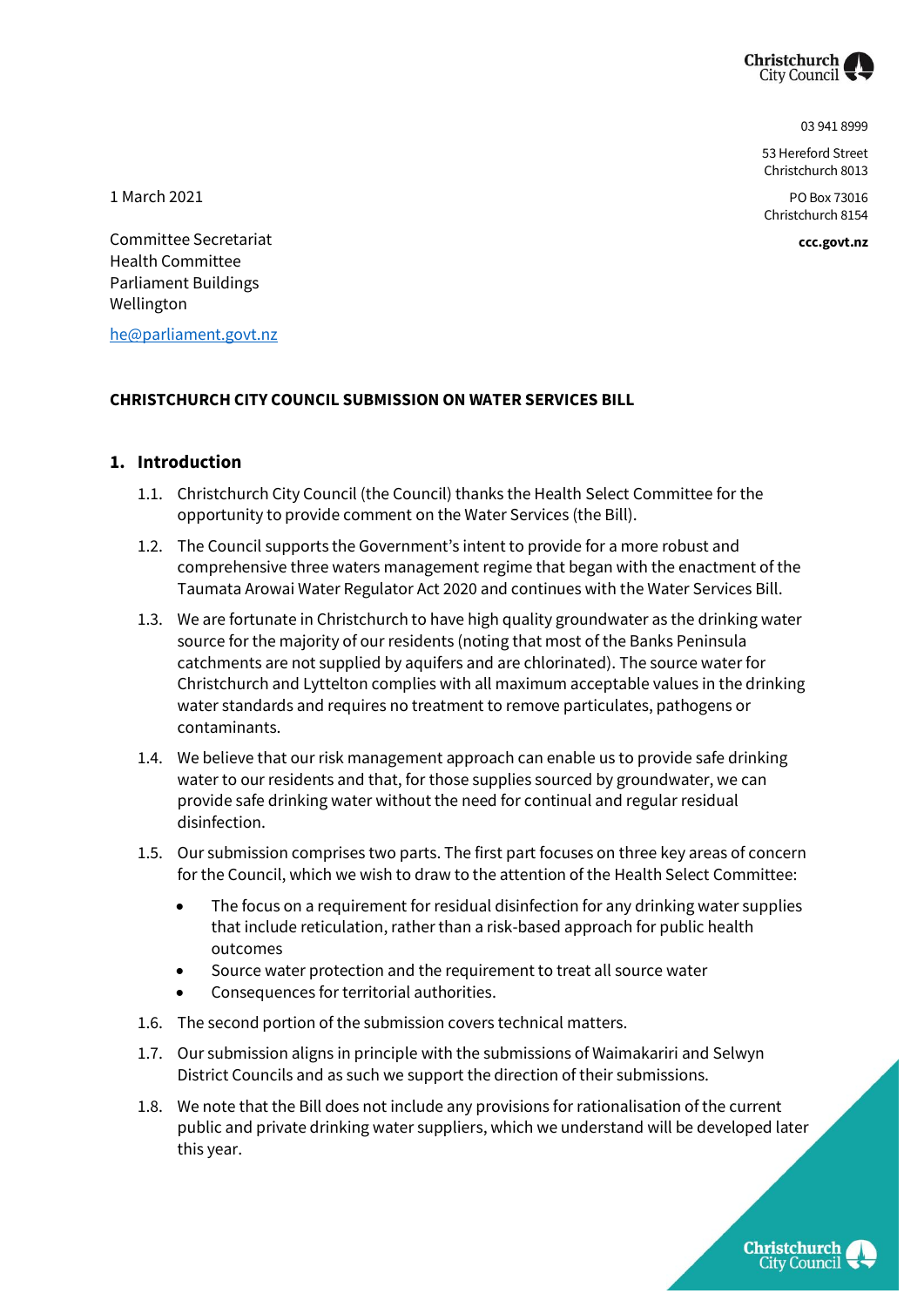- 1.9. The Council wishes to appear in support of this submission. The Council will be represented by the Mayor, supported by a staff member.
- 1.10. Given its significance to Christchurch, we would ask the Health Select Committee to consider travelling to Christchurch for the hearing of our submission, and any others from Canterbury that may be received by the Committee.

## **2. Key areas of concern**

- 2.1. We support good public health outcomes for drinking water supplies and taking a risk based approach through developing and implementing drinking water safety plans for water supplies. We have found this approach to be very beneficial for the Council's water supplies. We support the general thrust of the Bill and think that it will improve the safety of drinking water supplies in New Zealand.
- 2.2. Safe drinking water is vitally important, and the Council remains committed to ensuring that our residents continue to have access to safe drinking water. We support legislation and regulations aimed at providing good public health outcomes, such as a risk-based approach delivered by robust drinking water safety plans.
- 2.3. We consider that through a risk-based approach, as demonstrated through robust drinking water safety plans and source water risk management plans, we can provide safe drinking water to our residents. For our drinking water supplies sourced from groundwater we have demonstrated that we can achieve this without having to rely on permanent residual disinfection, or physical treatment. We elaborate on this in our submission points below regarding residual disinfection and source water treatment.

## **Safe drinking water and the requirement for residual disinfection**

- 2.4. The Council's approach to managing our drinking water supplies is one that employs multiple barriers and has an on-going commitment to continuous improvement. Supporting this we undertake stringent monitoring processes that exceed those required in the New Zealand drinking water standards.
- 2.5. The Council supplies over 99 per cent of our residents with drinking water sourced water sourced from high-quality groundwater. We have a long history of providing demonstrably safe untreated drinking water from this source.
- 2.6. Section 31(1)(j) of the Bill requires that drinking water safety plans provide for residual disinfection where the drinking water supply includes reticulation unless an exemption is obtained.
- 2.7. Although there is no definition of 'residual disinfection' in the Bill presumably it refers to maintaining a chlorine residual in the reticulated water.
- 2.8. We support a risk-based approach to managing drinking water services. The prescriptive requirement for residual disinfection is contrary to a risk-based approach. Further, the evidence demonstrates that unchlorinated supplies with high quality infrastructure and strict hygiene processes (e.g. many supplies in the Netherlands) have disease rates four to five times lower than in the UK and USA where residual chlorination is mandatory (*Non-Chlorination Case Studies Report*, GHD, 2018, see Appendix A for a summary). Residual chlorination can lead to complacency on the part of the water supplier and its operations and maintenance staff and contractors.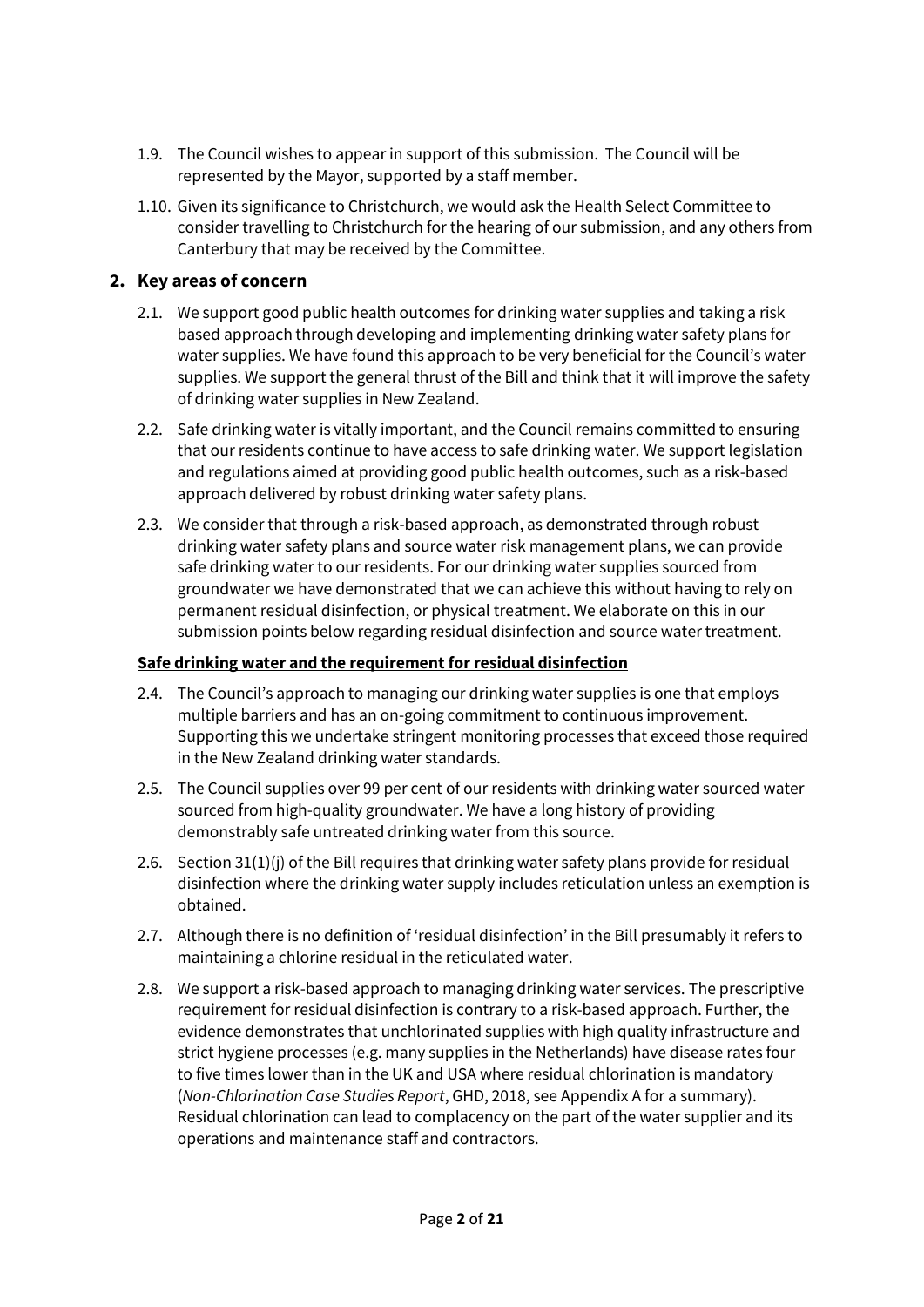- 2.9. The requirement for residual disinfection is of particular significance in the Canterbury region where a number of reticulated drinking water supplies operate without chlorination. Unchlorinated water was delivered to residents and businesses in Christchurch for many years without any outbreaks of disease.
- 2.10. The Council has always used chlorine as a targeted measure when required to reduce the risk of microbial contamination e.g. where there are poor condition reservoirs, inadequate backflow prevention and following pipe repairs. We also used temporary chlorination after the 2011 earthquakes for a period of around seven months. However, the requirement of the Bill for residual chlorination in all supplies, unless an exemption is obtained, is not supported by the health evidence.
- 2.11. In addition, for very small supplies the risks involved with the application and handling of chlorine may outweigh any benefits that chlorine may provide. If it is not intended that very small supplies are chlorinated, this should be clearly defined.
- 2.12. Section 57 of the Bill provides for an exemption to residual disinfection. Section 57 (4) states that Taumata Arowai may grant an exemption from the requirement to use residual disinfection "on any conditions that Taumata Arowai thinks fit".
- 2.13. The wording of the Bill creates uncertainty over whether there will be transitional arrangements for any owners/operators of unchlorinated drinking water supplies subject to Section 31(1)(j) who may wish to apply for an exemption. For many such drinking water suppliers a requirement to chlorinate at short notice would be expensive and/or impractical or impossible to achieve. It is unclear whether a drinking water supplier of a supply without residual disinfection would be able to apply for an exemption, or whether the supply would first have to have residual disinfection before an exemption could be sought, given the current wording of Sections 31 and 57. In the case of Christchurch, it would cost around \$25 million to install permanent chlorination equipment (*Permanent Treatment of Christchurch Water Supply*, WSP, 2019, see Appendix B for a summary), which would then be redundant if an exemption was obtained.
- 2.14. Also, this uncertainty makes it difficult for drinking water suppliers to engage with those they supply and to plan operationally for changes that may be required as a result of the Bill being enacted and enforced.
- 2.15. Under Section 57(3)(b), where a drinking water safety plan "does not provide for the use of residual disinfection" the drinking water supplier must demonstrate that its drinking water safety plan "will comply with legislative requirements and the drinking water safety plan on an ongoing basis". Under Section 31 a drinking water safety plan must include a multi-barrier approach, where a multi-barrier approach is defined as having physical removal of pathogens and disinfection of the water.
- 2.16. The Council supports a provision for exemptions to residual disinfection, but considers that improvements are needed to the Bill to clarify requirements for suppliers whose drinking water supplies do not already include residual disinfection.
- 2.17. The Council has been working to remove the temporary chlorination it was required to introduce to its drinking water supply in January 2018. Since then the Council has been progressively upgrading the supply system, in particular by securing the quality of water extracted from underground aquifers before it is distributed across the city.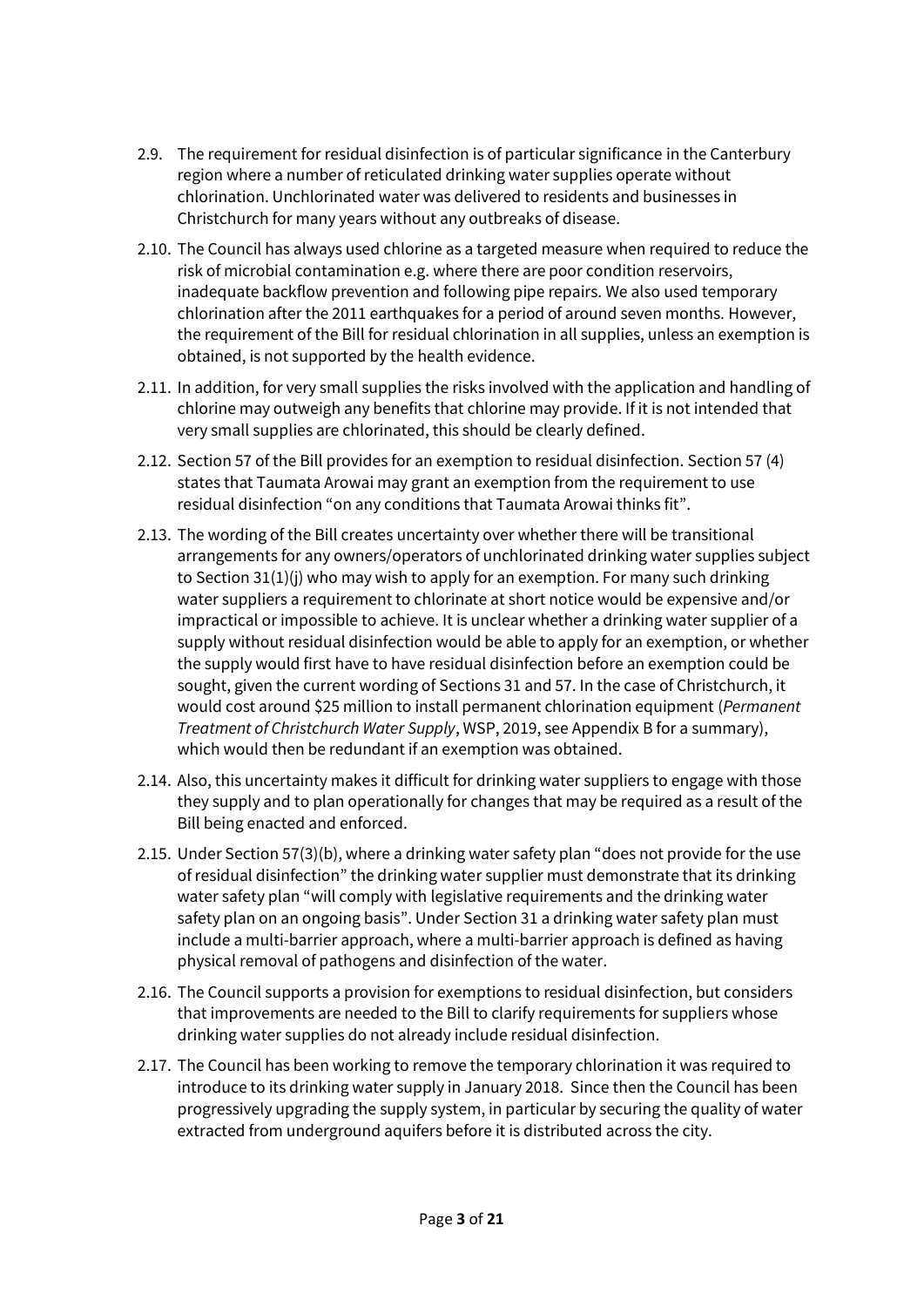- 2.18. As a result of this work it is likely the Council will seek an exemption from the requirement that its Water Safety Plan provides for the use of residual disinfection in its supply.
- 2.19. Given the importance of this issue to the Council, and the fact the regulator's exercise of its powers in section 57 is largely unscripted, the Council is concerned to ensure there is a robust process put in place to deal with applications of this nature. As it stands, the only redress for an unsuccessful applicant is to seek an internal review of a decision to refuse to grant an exemption (section  $88(2)(c)$ ). The application for review must be made in the manner and form required by Taumata Arowai, as provided in section 88(2)(d)).
- 2.20. The only part of the process prescribed in section 88 is the ability for Taumata Arowai to stay the operation of a decision while the internal review is undertaken. The next step for an applicant, whether its application was granted or refused, is an appeal to the District Court to confirm, vary or set aside the decision (as per section 92). There are subsequent appeal rights to the High Court and to either the Court of Appeal or the Supreme Court, but on a question of law only.
- 2.21. The Council's concern is that the only opportunity available to an applicant to seek redress in respect of an internal review is to go through the court system. The Council believes this is unfair and suggests that if Taumata Arowai is to be given the authority to judge its own decisions then, to ensure some accountability, an independent review process should be established.
- 2.22. The Council draws the Health Select Committee's attention to Taumata Arowai the Water Services Act 2020. Section 20(1) of that Act enables Taumata Arowai to establish one or more technical advisory groups to provide independent advice to it on any matters relating to the regulator's objectives or the performance or exercise of its functions, duties or powers. A technical advisory group may determine its own procedures (section .20(5) of the Act) and Taumata Arowai must have regard to the advice it receives (section 20(6) of the Act).
- 2.23. The Council encourages the Health Select Committee to take an 'enabling' approach to this issue and to seek appropriate advice from officials on whether or not new or existing legislation could be used or adapted to provide an independent review of decisions made by Taumata Arowai before an applicant is forced to embark on a costly and timeconsuming process in the courts.
- 2.24. The Council recommends that:
	- The links between sections 57 and 31 and their definitions should be reviewed  $2.24.1.$ to ensure that they are compatible with each other. In particular, if the Bill intends to allow for water without residual disinfection to be provided, and if this is to be demonstrated via a drinking water safety plan, then the requirements in a drinking water safety plan should also allow for water without residual disinfection. If this is not addressed the allowance for an exemption becomes meaningless, if the drinking water safety plan criteria preclude chlorine free water from being permitted.
	- $2.24.2.$ Section 57 is amended to allow water suppliers to apply for an exemption from providing residual disinfection, and that only if that exemption is declined and a reasonable time has elapsed to allow for the design and installation of the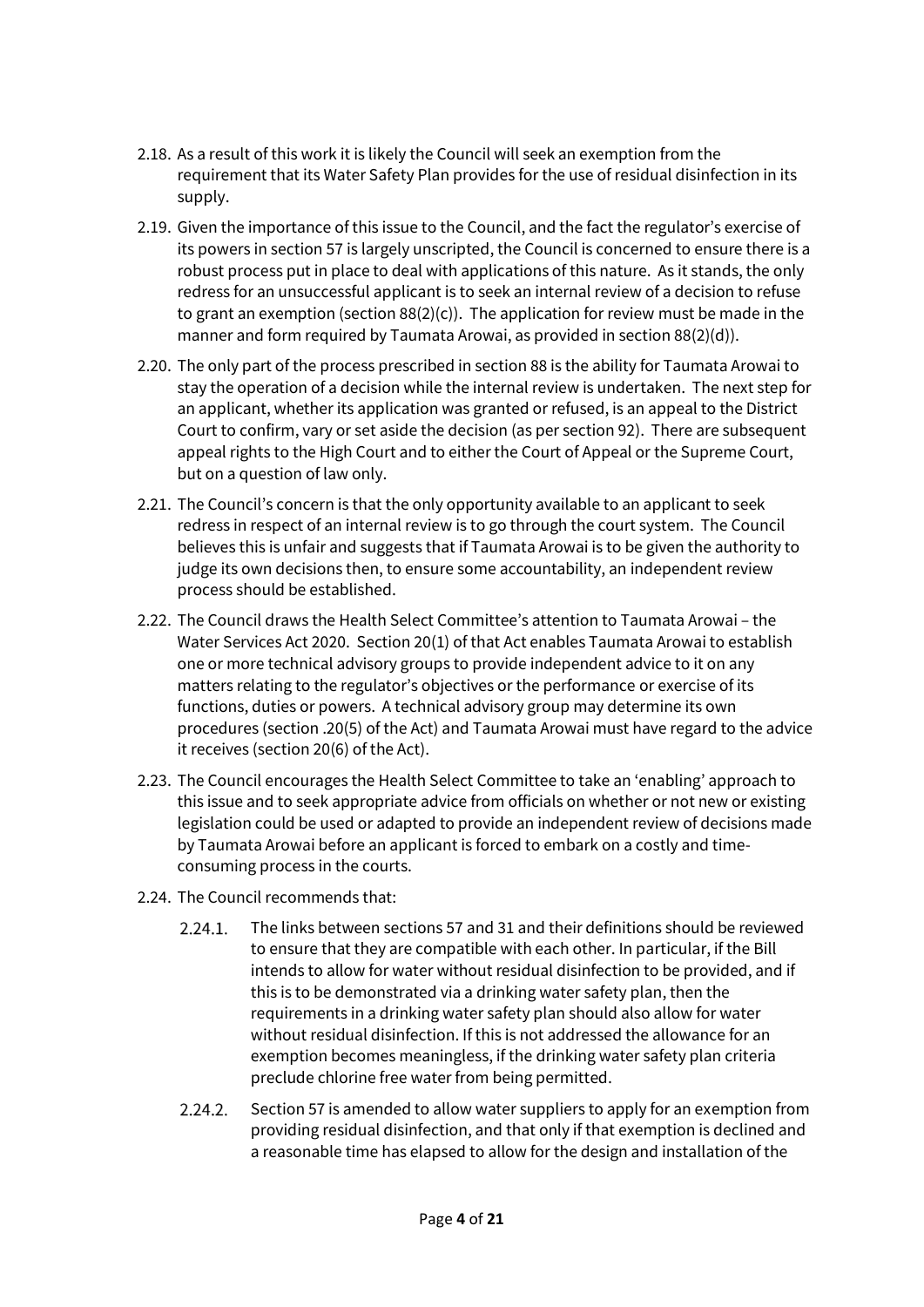necessary equipment should the requirement to provide residual disinfection come into effect.

The Health Select Committee considers recommending the establishment of  $2.24.3.$ an independent review authority to review decisions on applications for exemption made by Taumata Arowai.

#### **Source water protection and the requirement to treat all source water**

- 2.25. Section 31(2) of the Bill states that a multi-barrier approach must be used to implement the drinking water safety plan, which includes the requirement that a drinking water supplier must 'remove particles, pathogens, chemical and radiological hazards from the water by physical treatment'.
- 2.26. There are many ways to achieve multiple barriers to safe drinking water without removing particles, pathogens and chemical and radiological hazards by physical treatment. It is unlikely there would be any drinking water supply in the country that removes radiological hazards by physical treatment, but rather drinking water sources are selected and managed to ensure radiological hazards are not present.
- 2.27. There may be barriers preventing contaminants entering the source water without the need for physical removal of particles, chemicals or radiological hazards. For example, confined aquifers with good source protection prevent contaminants entering water, and the aquifers naturally remove particles, pathogens and other contaminants by filtration and absorption.
- 2.28. In the case of Christchurch, the groundwater used to supply the city consistently complies with all of the maximum acceptable values in the drinking water standards without the need for treatment. Water is taken from 138 wells ranging from 30 to 220 metres deep at 50 pump stations across the city. It would be prohibitively expensive, and in some cases physically impractical, to install a physical treatment plant at every pump station. As the source water already meets the drinking water standards, the treatment plants would provide no additional benefit, at great cost to the city.
- 2.29. Section 31(2)(c) requires disinfection of all source water to kill or inactivate pathogens. However, aquifers with groundwater that is at least one year old do not contain pathogens. In the case of Christchurch, a groundwater age determination programme is underway using a combination of age testing and groundwater modelling. Results so far indicate that all but one operational well has water that is at least 12 years old and in most cases the minimum groundwater age is over 50 years. Installing UV treatment at every pump station would cost \$75 million plus \$3 million per year to operate and maintain that equipment (Permanent Treatment of Christchurch Water Supply, WSP, 2019, see Appendix B for a copy). Again, this would be a very large expense for the city with no benefit.
- 2.30. The focus should instead be on taking a risk based approach, where the findings of the source water risk management plan prepared under section 42 are used to determine whether treatment of source water is required.
- 2.31. The Council recommends that Section 31(2) is rewritten as follows [underlined text are additions, strikeout text are deletions]:

*A multi-barrier approach to drinking water safety is one that Taumata Arowai considers will –*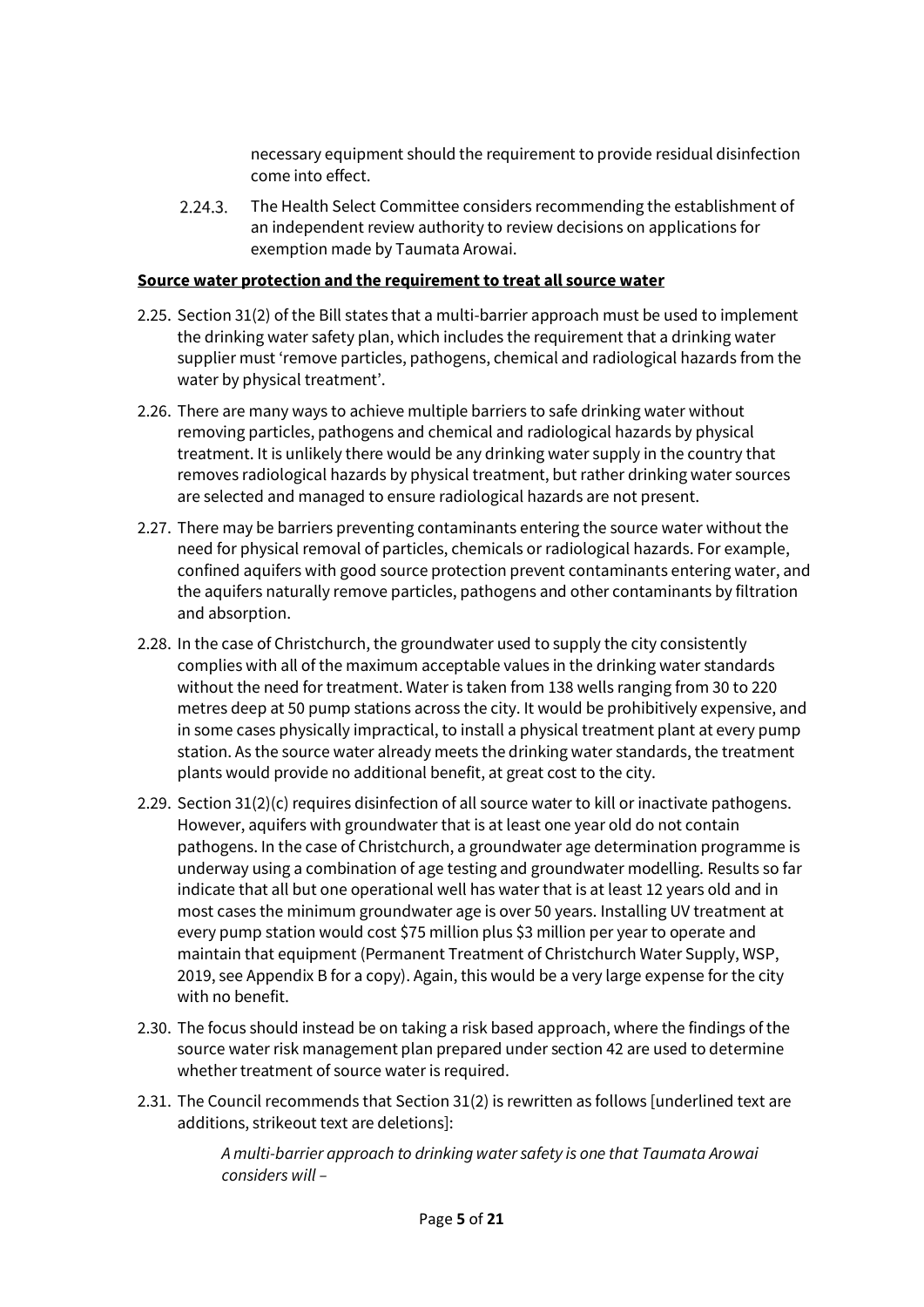*(a) prevent hazards from entering the raw water; and*

*(b) if required to achieve compliance with maximum acceptable values in the drinking water standards, remove particles, pathogens, and chemical and radiological hazards from the water by physical treatment; and*

*(c) if required to achieve compliance with maximum acceptable values in the drinking water standards, kill or inactivate pathogens in the water by disinfection; and*

*(d) maintain the quality of water in the reticulation system.*

- 2.32. The Council recognises the importance of drinking water source protection and managing risks to source water quality. With that in mind the Council notes that while there are provisions in the Bill for source water risk management plans more could be done to support protection of the quality of drinking water sources.
- 2.33. The inclusion of Te Mana o Te Wai in the Bill, and the obligations associated with it, may aid in supporting protection of the quality of drinking water sources but we consider that there remain gaps, particularly with regard to groundwater sources. Regulatory instruments such as the National Policy Statement for Freshwater Management and the National Environmental Standard for Sources of Human Drinking Water (Drinking Water NES) could go further to protect drinking water sources from contamination.
- 2.34. We encourage the Government to undertake the amendments of the Drinking Water NES signalled in the 2019 discussion document *Action for Healthy Ways,* in particular *"*a new approach for managing specific contaminants in source waters, including nitratenitrogen". We also encourage the Government to undertake further work on the public health risks posed by nitrates in drinking water.

## **Consequences for territorial authorities**

- 2.35. Sections 197 through 201 of the Bill amends the Local Government Act 2002 (LGA 2002) to replace subpart 1 of Part 7. These amendments to LGA 2002 would require territorial authorities to:
	- Assess all drinking water supplies other than self-supplies within their districts.
	- Work with a drinking water supplier, consumers of the supply and Taumata Arowai to find a solution if a drinking water service fails or appears to be failing.
	- Take over the management and operations of a failing drinking water service, or provide water via alternative arrangements.
- 2.36. These provisions of the Bill go well beyond territorial authorities' current responsibilities under LGA 2002, particularly the requirement to take over water supplies that fail to meet their statutory obligations or pose a risk to public health.
- 2.37. Complying with the drinking water standards and the requirements of the Bill could be quite onerous for very small private supplies (see further comments on this in paragraphs 3..76 through 3.82), and it is likely that many of them will be found to face significant problems. The cost of taking over these small supplies and bringing them up to the standard required to achieve statutory compliance could be very expensive on a per capita basis, as they do not have the economies of scale of larger supplies.
- 2.38. We note that the Bill does not appear to anticipate future delivery service models for three waters services in which territorial authorities may no longer be responsible for supply in a future service delivery scheme. As such the appropriate and relevant body to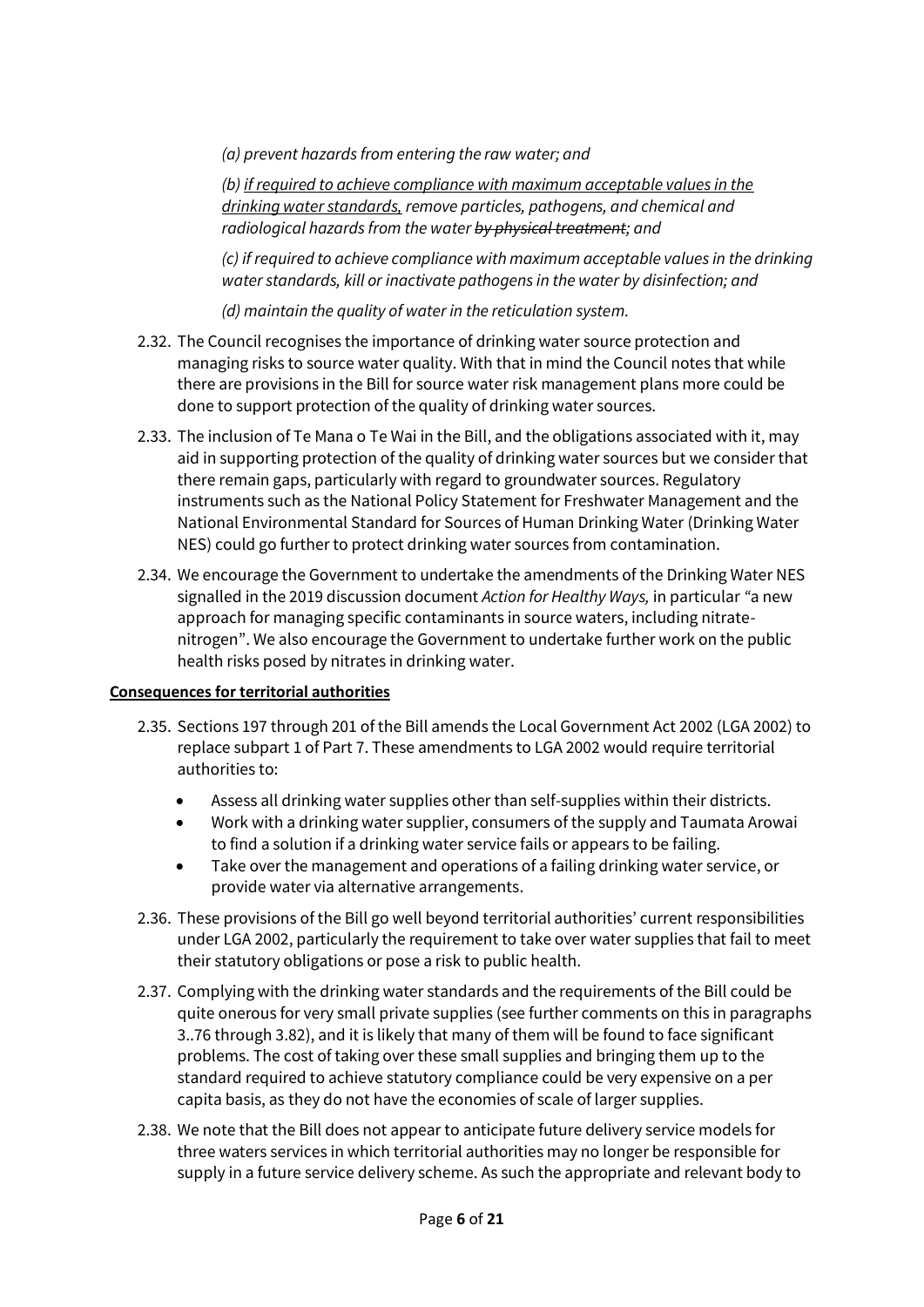work with drinking water suppliers who fail to provide drinking water services may be the primary drinking water entity for the region, rather than the territorial authority.

- 2.39. The Council recommends that:
	- $2.39.1.$ The Bill is amended so that the requirements of section 198 apply to a water services entity rather than the territorial authority, for those services it provides, if one has been formed as a result of the Government's Three Waters Reform.
	- Funding is provided by Taumata Arowai to territorial authorities and water  $2.39.2.$ services entities to enable them to bring private supplies up to the standard required to achieve statutory compliance.

## **3. Technical matters**

3.1. In this portion of our submission we note more technical matters for consideration by the Health Select Committee.

## Section 3 - Purpose

- 3.2. The purpose of the Bill is focused almost entirely on drinking water despite there being obligations within the Bill regarding wastewater and stormwater services. Only in Section 3(e) is there mention of "wider water services".
- 3.3. The Council recommends that the Bill should make its purpose clear not only with respect to drinking water services but also wastewater and stormwater services.

#### Section 5 - Interpretation

- 3.4. Officer
	- $3.4.1.$ It is not clear if the definitions of 'officer' cover a private individual providing drinking water to their neighbour e.g. through a shared well. In these instances, this may be the sole person responsible for operating the water supply, but these instances do not seem to fit any of the definitions provided.
	- $3.4.2.$ The Council recommends clarifying whether 'officer' includes a private individual providing drinking water to their neighbour.
- 3.5. Residual disinfection and Disinfection
	- $3.5.1.$ Definitions are not provided for 'residual disinfection' or 'disinfection'. The term 'residual disinfection' is used in Section 31(1)(j) whereas in Section 31(2) the term 'disinfection' is used. This implies a distinction between the two terms. Presumably 'residual disinfection' refers to maintaining a chlorine residual in the reticulated water, and presumably 'disinfection' refers to killing or inactivation of pathogens in source water e.g. using UV, ozone or chlorine.
	- $3.5.2.$ The Council recommends that definitions for 'residual disinfection' or 'disinfection' are included in Section 5 in order to remove any uncertainty over the meaning of these two terms.

#### Section 7 – Meaning of safe in relation to drinking water

3.6. Under Section 7(1) in order for drinking water to be deemed 'safe' the drinking water must be deemed 'unlikely' to cause serious risk of death injury or illness. This definition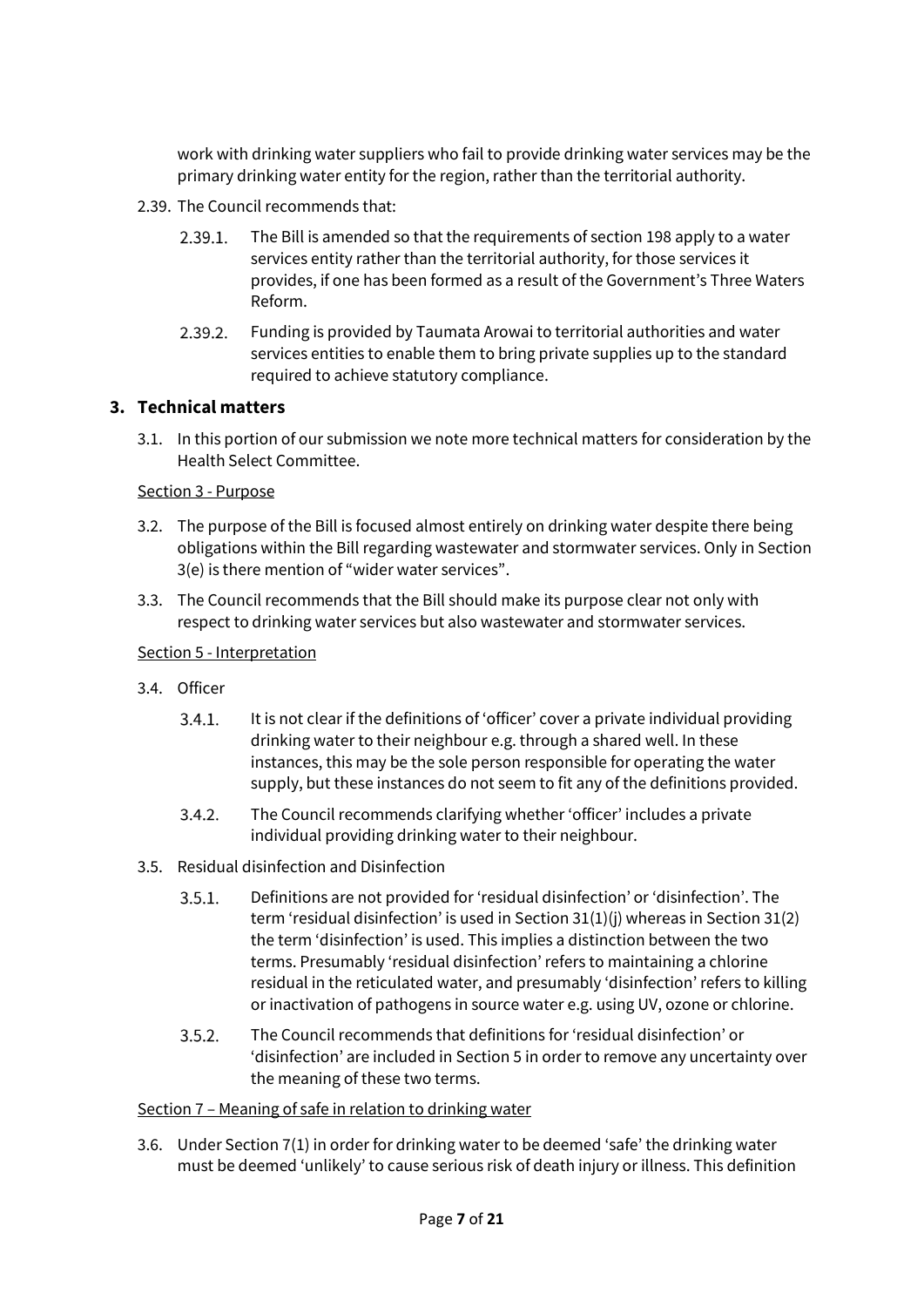seems to contain a mixture of terms relating to risk and likelihood, which could lead to confusion. Risk is typically considered to be the combination of the likelihood of a hazard occurring and the consequence if it did occur.

- 3.7. Section 7(3)(c) is awkwardly worded. 'Serious risk to public health' is defined in section 58(2) and that definition could be incorporated here.
- 3.8. The Council recommends that the wording in sections  $7(1)$  and  $7(3)(c)$  is improved.

#### Section 9 – Meaning of drinking water supply

- 3.9. Section 9(1)(b)(ii) states that any end-point treatment devices is part of a drinking water supply.
- 3.10. Typically end-point treatment devices would be installed where the water enters the household or under the kitchen bench, whereas the point of supply is typically at the property boundary or toby. Many end-point treatment devices have been installed by property owners e.g. water filters to remove chlorine. It seems unreasonable to expect the water supplier to take responsibility for end-point treatment devices it did not install and has no control over.
- 3.11. The Council recommends that end-point treatment devices are only considered part of the drinking water supply when they have been installed by, or required to be installed by, the water supplier.
- 3.12. Section 9(1)(b)(iii) states that any backflow prevention device is part of a drinking water supply.
- 3.13. Some backflow prevention devices are within buildings in order to satisfy Building Act requirements, and checked annually as part of a Building Warrant of Fitness. Other backflow devices are located at the boundary to protect the water supply for compliance with the Health Act, and in the future for compliance with the Water Services Act. These boundary devices may be privately owned, or may be owned by the drinking water supplier, depending on whether they are located on the public or private side of the property boundary.
- 3.14. The Council recommends that backflow prevention devices are only considered part of the drinking water supply if they are installed on the public side of the point of supply.
- 3.15. The Council recommends that the definition in Section 9(1)(b) is amended to read [suggested additions are underlined]:

*includes –*

*(i) the point of supply; and*

*(ii) any end-point treatment device installed by the water supplier, or required to be installed by the water supplier*

*(iii) any backflow prevention device on the public side of the point of supply; but*

#### Section 12 – Meaning of owner

3.16. There are a number of complex scenarios in which a source may be owned by one party, and a treatment plant, distribution system, or part of a distribution system, may be owned by another party.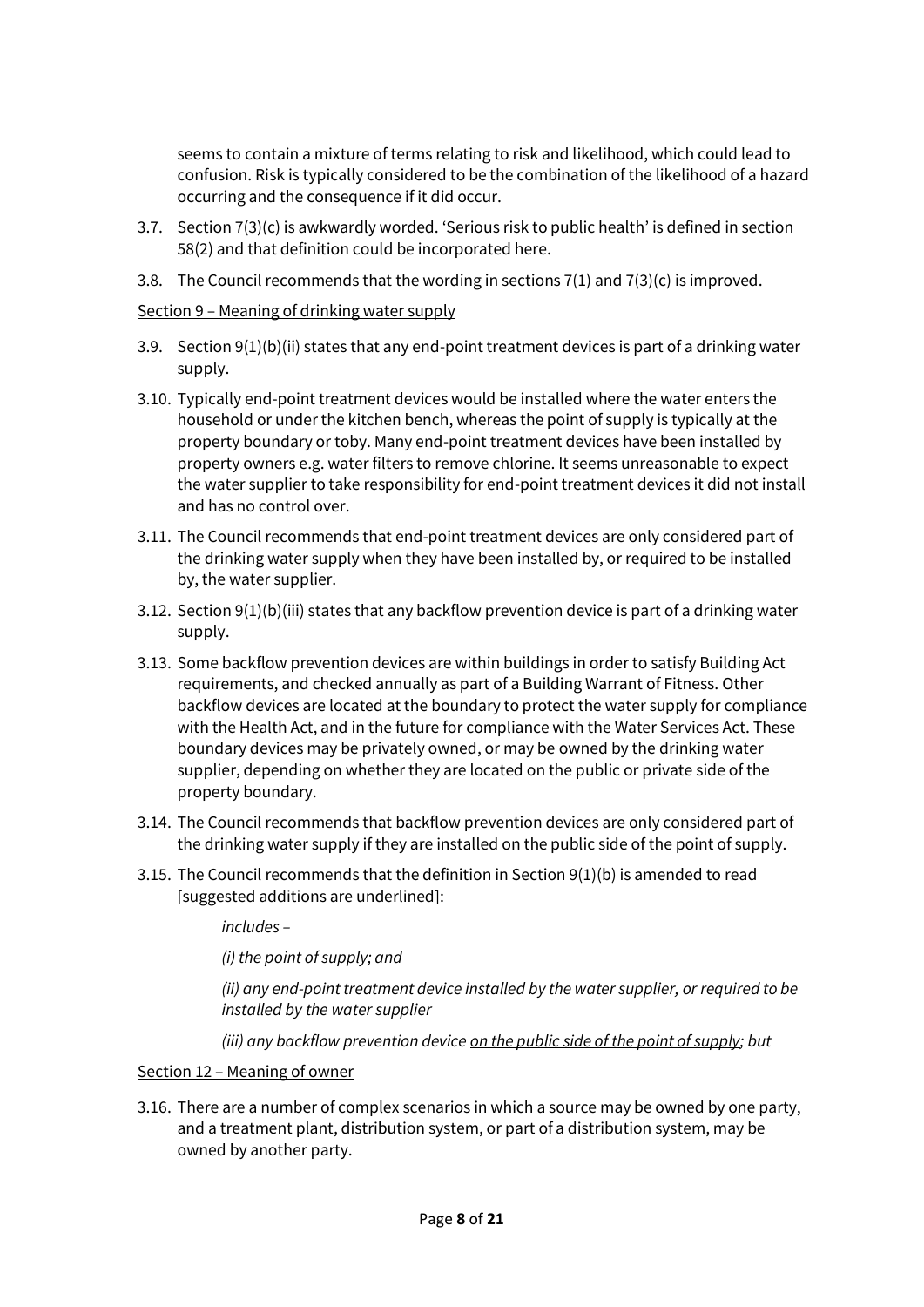3.17. The Council recommends that the meaning of 'owner' should give consideration to the fact that a drinking water supply may have different owners for different components.

## Section 13 – Meaning of Point of Supply

- 3.18. The definition of 'point of supply' in Section 13(a) includes the term 'toby', which is a colloquial term derived from slang.
- 3.19. The Council recommends that 'toby' is defined and that the definition of 'toby' in Section 69G of the Health Act 1956 is transferred to the Bill.

## Section 22 – Duty to comply with the Drinking Water Standards

- 3.20. There does not appear to be any transitionary arrangements with regard to achieving full compliance with the current or any future revisions of the drinking water standards, with the assumption therefore being that compliance must be achieved from the first day in which the Bill is enacted.
- 3.21. This appears to be a challenging expectation, particularly considering that a number of drinking water suppliers covered by the Bill have not been covered by the current standards, let alone a future revision of which only exposure drafts have been released.
- 3.22. The Council recommends that:
	- $3.22.1.$ Consideration should be given to transitionary arrangements with regard to the lead-in timeframe for drinking water suppliers to fully comply with standards that have not yet been released.
	- $3.22.2.$ Under Schedule 1 Part 1 Section 3 provisions for lead in time to comply with current and future revisions of the standards are given.
- 3.23. Section 22(2)(f) requires that a drinking water supplier must "take all practicable steps" to notify Taumata Arowai and consumers of the supply when the drinking water does not comply with the drinking water standards. There may be cases where non-compliance with the drinking-water standards may be short term and of minor consequence in terms of safety and would not necessarily need to be notified to consumers. As an example, a sample for a parameter such as pH may have been taken on the incorrect date meaning that the sampling requirements of the standards may not have been met, or a guideline value for an aesthetic parameter may have been exceeded. While it is important the standards are followed with regard to sampling, this level of non-compliance may not warrant widespread informing of the public.
- 3.24. We note that the exposure draft of the drinking water standards by Taumata Arowai only includes maximum acceptable values and guideline values, and that treatment and monitoring requirements are included in the exposure draft of the operational rules. If the drinking water standards were adopted as proposed, this would go some way to addressing our concerns. However, the example of exceeding a guideline value would still require the water supplier to take all practicable steps to advise affected consumers.
- 3.25. The Council recommends that Section 22 is amended to only apply to exceedances of the maximum acceptable values in the drinking water standards.

Section 24 Duty to take reasonable steps to supply aesthetically acceptable drinking water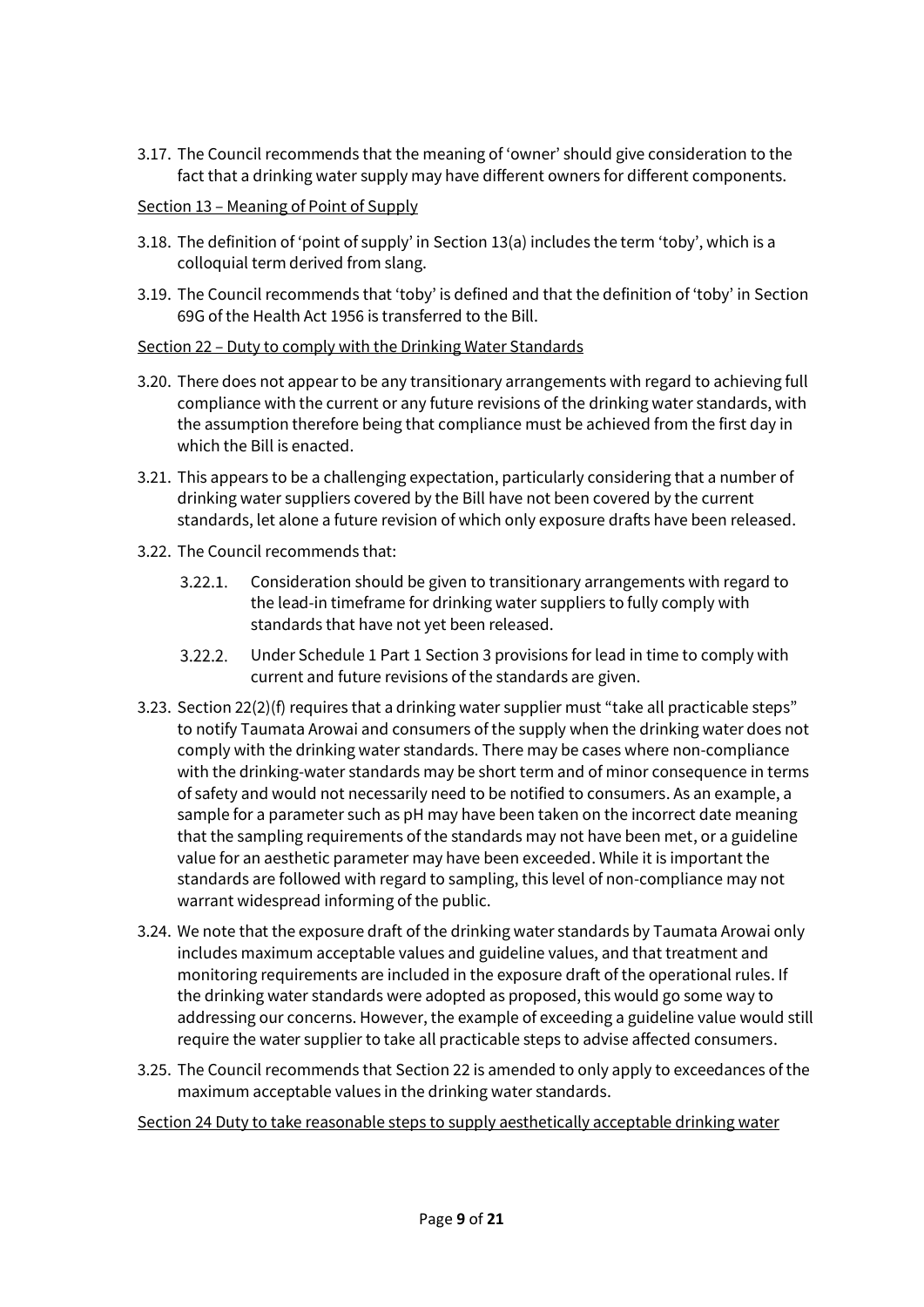- 3.26. It is unclear what 'reasonably practicable steps' may entail. In some cases, costs may be very significant to achieve aesthetically acceptable drinking water, where there is not otherwise a risk to public health.
- 3.27. The Council considers that the term 'reasonably practical steps' should be clearly defined. We recommend that the wording from Section 69H of the Health Act 1956 be transferred to the Bill but amended to use the terminology 'reasonably practicable steps' in place of 'practicable steps'. This would allow the severity of harm from the aesthetic non-compliance to be weighed up against the cost of achieving it.

## Section 25 – Duty to provide sufficient quantity of drinking water

- 3.28. Section 25(2) defines 'sufficient quantity' as "that sufficient to support the ordinary needs of consumers". This provides little certainty as the quantity needed is a subjective matter.
- 3.29. The Council recommends that 'sufficient quantity' is defined in a less subjective manner. For example according to the World Health Organisation between 50 and 200 litres of water per person per day are needed to ensure that most basic needs are met and few health concerns arise<sup>1</sup>.
- 3.30. Section 25(4) requires that "planned restriction or interruption of supply" must not exceed 8 hours. The Council considers that the inclusion of 'restriction' in Section 25(4) places undue restraint on the ability to impose water use limitations (commonly referred to as restrictions) during times of water scarcity, which is routinely employed as part of water demand management. In addition, the Council provides a restricted water supply to some small settlements and rural areas on a permanent basis. As such restrictions in this sense should not be subject to the criteria currently written into the Bill.
- 3.31. The Council recommends that:
	- $3.31.1.$ 'Restriction' is deleted from Section 25(4) or that water use restrictions for demand management are otherwise permitted in Section 25(4).
	- $3.31.2.$ Consideration is given to how to address the duty to provide sufficient water (Section 25 of the Bill) when there is the potential for it to conflict with Te Mana o Te Wai (Section 14 of the Bill), for example a drinking water supply sourced from small streams with flow levels influenced by weather and any consent conditions to take water from those streams.

#### Section 26 - Duties where sufficient quantity of drinking water at imminent risk

- 3.32. Section 26(1)(a) requires that Fire and Emergency New Zealand is notified where the quantity of drinking water is at imminent risk.
- 3.33. The Council recommends that this requirement should only apply in gazetted firefighting areas, as fire-fighting provisions are not required to be provided by all drinking water supplies, particularly small rural supplies where there is insufficient capacity from the public supply.

## Section 27 – Duty to protect against risk of backflow

**.** 

 $1$  WHO. Guidelines for Drinking-water Quality: fourth edition incorporating the first addendum. Geneva, World Health Organization, 2017 (page 84)<https://www.who.int/publications/i/item/9789241549950>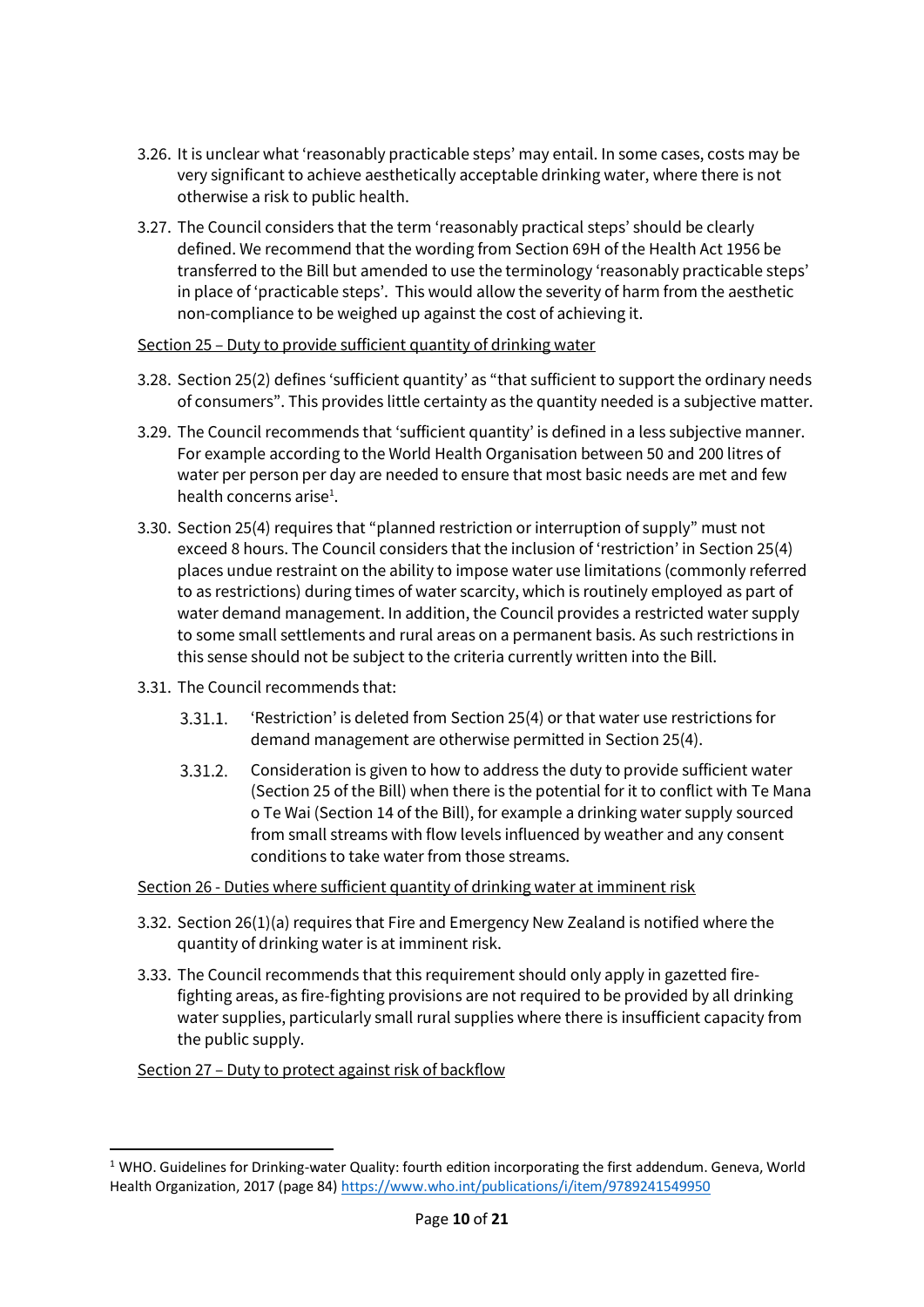- 3.34. Section 27(2)(b), which allows the drinking water supplier to require a property owner to install a backflow prevention device, is supported. The Council considers that this section will assist in achieving compliance with backflow criteria. Under the Health Act 1956 there are challenges with managing risk of backflow, where a supplier can install a device on the public side of the point of supply, but cannot require a property owner to install a device on the private side. In some cases it is impractical to install a backflow prevention device on the public side of the point of supply. This section appears to address this issue, and is supported by the Council.
- 3.35. However, section 27 does not include the current requirement of Clause 69ZZZ(4) of the Health Act to test each backflow prevention device in its network each year, and the provision to require the property owner to pay for the cost of the test. It is important that backflow prevention devices are tested annually by an appropriately qualified person, to ensure that they are functioning as intended to prevent contamination of the water supply.
- 3.36. The Council recommends that the requirement of Clause 69ZZZ(4) of the Health Act to test each backflow prevention device in its network each year, and the provision to require the property owner to pay for the cost of the test, are added to the Water Services Bill.

## Section 30 – Owner must have a drinking water safety plan

- 3.37. Section 30(1) requires that all owners of drinking water supplies must prepare drinking water safety plans.
- 3.38. The current New Zealand Drinking-Water Safety Plan Framework and Handbook for Preparing a Water Safety Plan do not appear to be fit for purpose for small suppliers to follow, taking into account the need for their requirements to be proportional to scale, complexity and risks as per Section 31(1)(a).
- 3.39. The Council recommends that consideration is given as to how drinking water safety plan requirements will practically be met both by small suppliers, and also by Taumata Arowai in reviewing small suppliers' drinking water safety plans, given the level of detail and effort required under the current Framework. Consideration could be given to a section under Transitionary Arrangements to introduce a requirement for Taumata Arowai to create a fit for purpose drinking water safety plan template for small supplies well in advance of the timeframe by which a drinking water safety plan is required to be submitted.
- 3.40. Section 69ZB of the Health Act requires water safety plans to be updated every five years. While section 32(2)(d) requires Taumata Arowai to check that the drinking water supplier has ongoing review arrangements in place, there is a risk that drinking water safety plans may not be updated sufficiently frequently.
- 3.41. The Council recommends that section 30 is expanded to include a requirement for all drinking water safety plans to be updated at least every five years.

#### Section 42 – Source water risk management plans

3.42. Section 42(2)(d) requires that source water risk management plans have regard to values identified by local authorities under the National Policy Statement for Freshwater Management that relate to the drinking water source. Also relevant to drinking water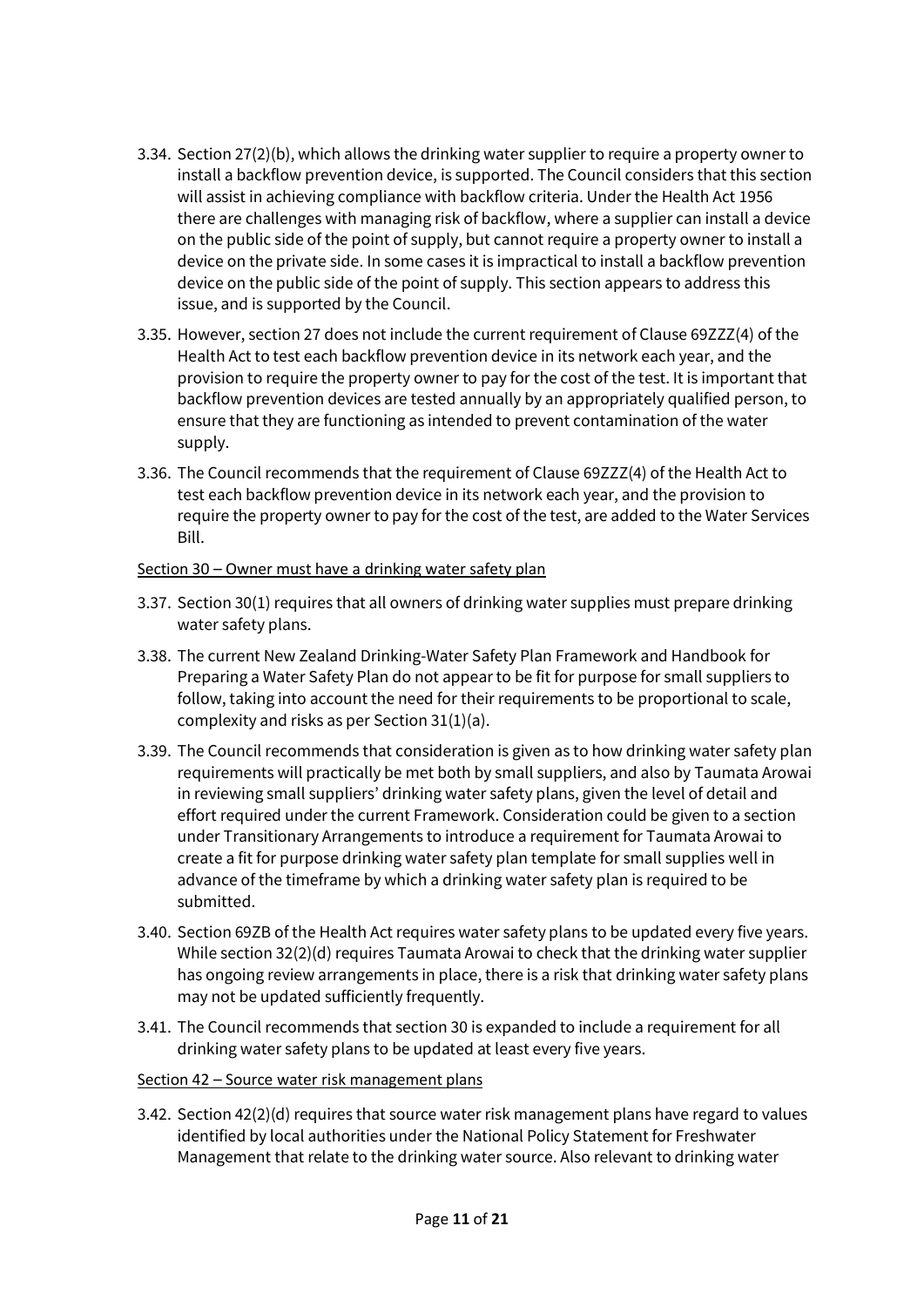source protection is the National Environmental Statement for Sources of Human Drinking Water.

3.43. The Council recommends that the National Environmental Statement for Sources of Human Drinking Water is added to Section 42(2).

#### Section 43 – Suppliers to monitor source water quality

- 3.44. Section 43 requires that drinking water suppliers must monitor the quality of the sources of their drinking water supplies. Regional councils also have a responsibility to monitor water quality (e.g. section 35(2) of the Resource Management Act 1991 requires regional councils to monitor the state of the environment).
- 3.45. The Council recommends that Section 43 links to requirements under other legislation and regulation requiring regional councils to monitor water quality of drinking water sources.

## Section 45 – Regional councils to publish information about source water

- 3.46. Drinking water source information can be generated and/or held by parties in addition to regional councils. For example Christchurch City Council operates a robust drinking water sampling programme, with the data shared with Environment Canterbury.
- 3.47. The Council recommends that the Bill is amended to reflect that assessments of the effectiveness of regulatory and non-regulatory interventions by regional councils should also be done in conjunction with drinking water suppliers rather than in isolation.

#### Section 51 –Templates and models

- 3.48. Given the potential challenges with the preparation and review of drinking water safety plans for small suppliers, the need for simple templates proportional to the supply size is a necessity, and should be given priority by Taumata Arowai.
- 3.49. The Council recommends adding a subsection to require preparation of templates and models by Taumata Arowai for small drinking water supplies well in advance of compliance deadlines for affected drinking water supplies.

#### Section 55 – Duty to renew annual registration and notify changes

- 3.50. Section 55(1) requires registered drinking water suppliers to apply for renewal of registration annually. This is not required by the Health Act 1956 and seems to be an unnecessary requirement. Instead it would be more efficient to require registered drinking water supplies to confirm any details regarding any changes to the supply (i.e. changes to size, ownership, etc.) when they occur.
- 3.51. The Council recommends amending Section 55(1) to only require registered drinking water suppliers to immediately advise Taumata Arowai of any changes to their registration details.

#### Section 61 – Special powers of Taumata Arowai during drinking water emergency

3.52. Section 61(2)(f) and (g) allows Taumata Arowai to direct territorial authorities to supply drinking water in an emergency. Given that territorial authorities may not be drinking water suppliers following the Three Waters Reform, the Council considers that it is inappropriate to refer to territorial authorities in this section.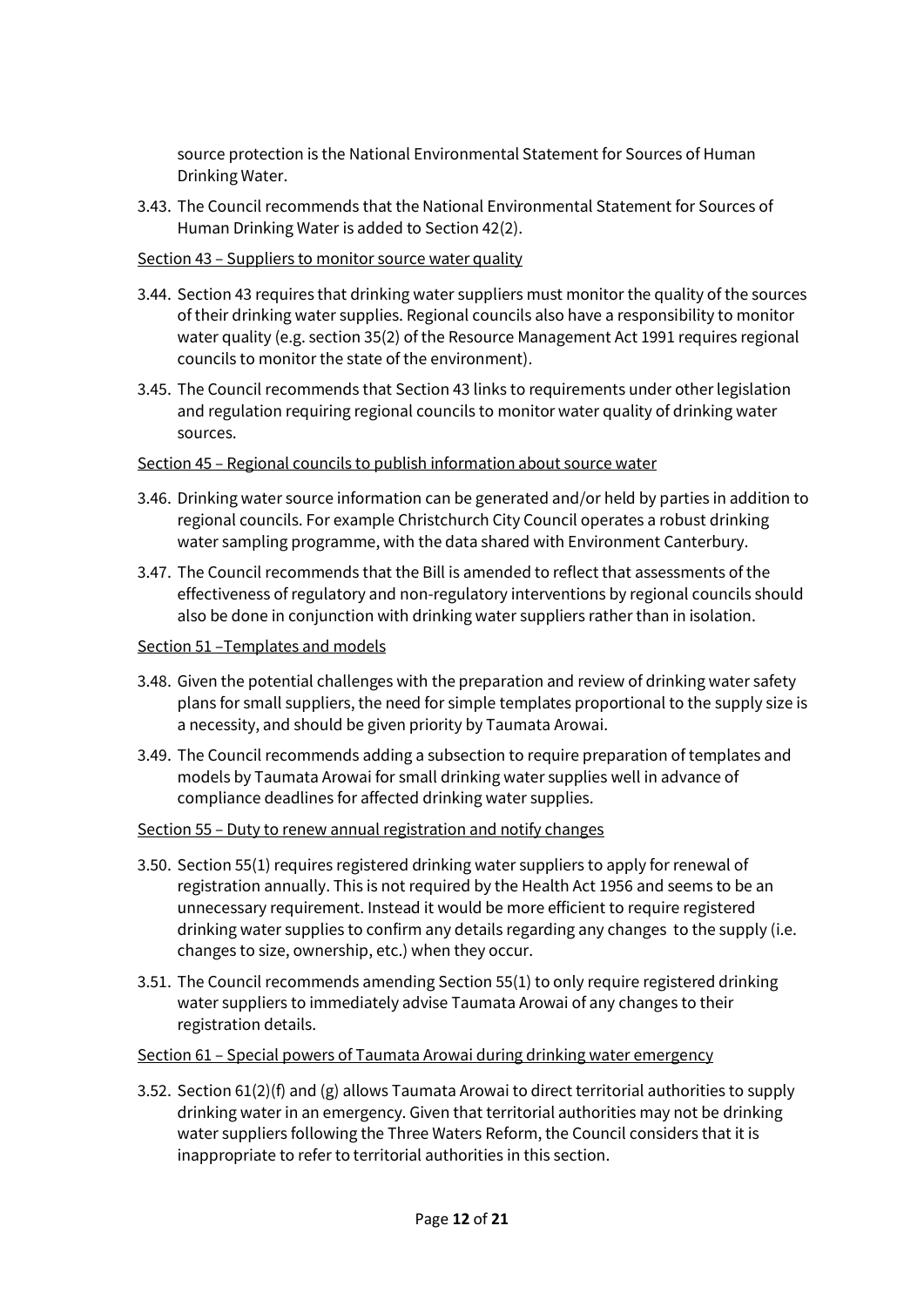3.53. The Council recommends that 'drinking water supplier' replaces 'territorial authority' in Section  $61(2)(f)$  and  $(g)$ . It is a drinking water supplier (whether a territorial authority or other entity) that would be best placed to fulfil these requirements.

#### Section 72- Duty to use accredited laboratory to analyse water

- 3.54. This section requires that drinking water suppliers use accredited laboratories to analyse source water, raw water and drinking water for any monitoring requirements. However, this wording precludes using other generally accepted methods such as handheld analysers or online analysers. For example, calibrated online analysers are used to measure turbidity for UV treatment units.
- 3.55. The Council supports a requirement for use of accredited laboratories for most parameters but would like the wording expanded to include calibrated online and handheld instruments that have been checked using a secondary standard.
- 3.56. The Council recommends that Section 72(1) is amended to read:

*A drinking water supplier must use an accredited laboratory, or a calibrated online or handheld analyser checked with a suitable standard, to analyse source water, raw water, and drinking water as part of any monitoring requirements in compliance rules or a drinking water safety plan.*

## Sections 77 and 78 – Criteria for accreditation and Application for accreditation

- 3.57. These two sections are concerned with the accreditation of laboratories that analyse source water, raw water and drinking water.
- 3.58. Currently International Accreditation New Zealand (IANZ) has a drinking water testing laboratory accreditation programme, operated for the Ministry of Health.
- 3.59. It is unclear whether sections 77 and 78 are intended to create a new laboratory accreditation scheme or if the IANZ scheme is retained but operated on behalf of Taumata Arowai rather than Ministry of Health. If the former, it is unclear whether IANZ accredited laboratories would be required to undertake additional separate accreditation process for water.
- 3.60. The Council recommends that Sections 77 and 78 are amended so that it is clear whether laboratories currently accredited under the IANZ programme will be required to undertake a separate accreditation process for water testing, or if their current IANZ accreditation will carry forward once the Bill is enacted, without the need for an additional accreditation from some other accrediting body.

#### Section 81 – Register of accredited laboratories

- 3.61. Laboratories may be accredited to perform some analytical tests for water but not others. It is critical that drinking water suppliers use laboratories that are registered for the analytical tests needed.
- 3.62. The Council recommends that the register of accredited laboratories should include what analyses and parameters the laboratories are accredited to perform.

#### Section 139 – Network registers

3.63. This section requires Taumata Arowai to establish and maintain a register for wastewater networks and a register for stormwater networks. The section does not indicate any limit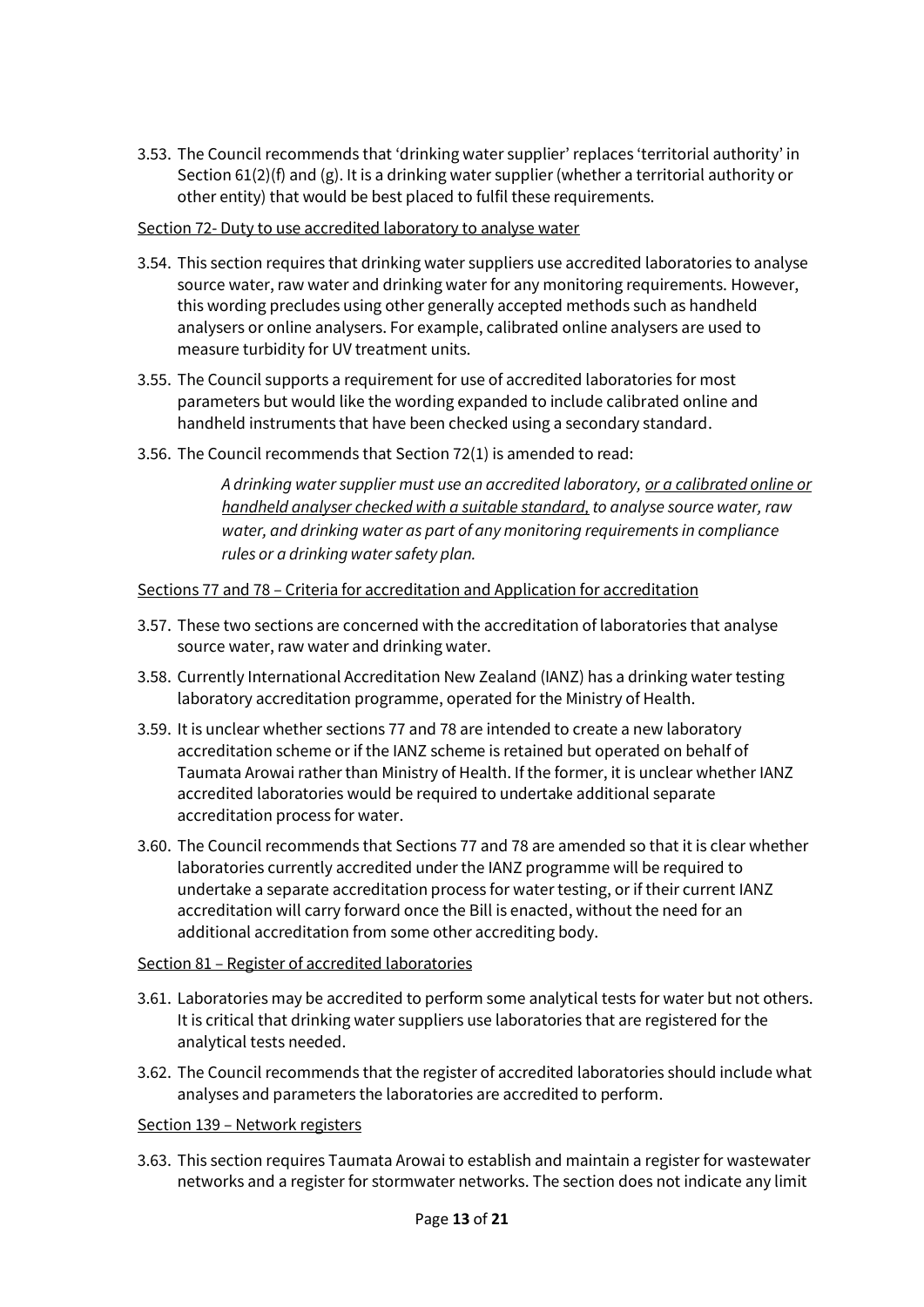to the type, size, ownership or other factor for either wastewater or stormwater networks. For example, there are a number of houses that may have a shared driveway, and shared stormwater or sewer laterals. It is assumed these are not intended to be included in the requirements for Section 139, but there needs to be a scale at which a group of houses connected does become a network. It is also unclear whether a stormwater network is a considered to be a network of stormwater pipes and/or drains or whether retention basins and similar are intended to be included.

3.64. The Council recommends that definitions of wastewater network and stormwater network are clarified as to what constitutes a wastewater and stormwater network in terms of size and scale.

#### Offence to contaminate raw water or pollute a water supply

- 3.65. Section 69ZZO of the Health Act 1956 makes it an offence if a person knowingly or recklessly does any act that is likely to contaminate any raw water or pollute any drinking water. There is no such offence in the Water Services Bill. It is very important that water sources and water supplies are protected from deliberate or reckless behaviour which could contaminate them.
- 3.66. The Council recommends adding the offence of contaminating raw water or polluting a water supply in section 69ZZ of the Health Act to the Bill.

#### Non-potable reuse

- 3.67. Warmer, drier weather due to climate change will increase the demand for water at the same time as diminishing the availability of source water. The National Policy Statement (NPS) for Freshwater Management 2020 sets out a hierarchy of obligations in Te Mana o Te Wai that prioritises first the health and well-being of water bodies and freshwater ecosystems over the use of water for drinking water and other uses. We need to look for other sources of water in areas where water sources are vulnerable to climate change and where it may be difficult to obtain sufficient fresh water from local sources.
- 3.68. A good example of this is Akaroa, which primarily uses four small streams for its water supply, and water restrictions are imposed every summer to ensure that enough water is left in the streams to meet the consent limits. However, the consents only require that 1 litre per second is left in the stream and it is highly unlikely that such consents would be granted in the future taking into account the hierarchy of obligations in the NPS Freshwater Management. While two bores are also used to supply water to the town, the aquifers are small and can only supply water for short periods. Other bores have been drilled but none are sufficiently productive.
- 3.69. The New Zealand Coastal Policy Statement 2010 (NSCPS) says that discharges of treated wastewater to the coast should not be allowed unless there has been adequate consideration of alternatives and informed by an understanding of tangata whenua values and their effects on them. As wastewater discharge consents come up for renewal, the combined effect of the NPS Freshwater Management and the NZCPS will be to avoid discharging wastewater to freshwater or coastal water, and instead discharge the treated wastewater to land.
- 3.70. The Council has decided to replace the Akaroa wastewater treatment plant with a membrane filtration plant and to use this reclaimed water to irrigate new areas of native trees, and to irrigate public parks and flush public toilets. There was strong support from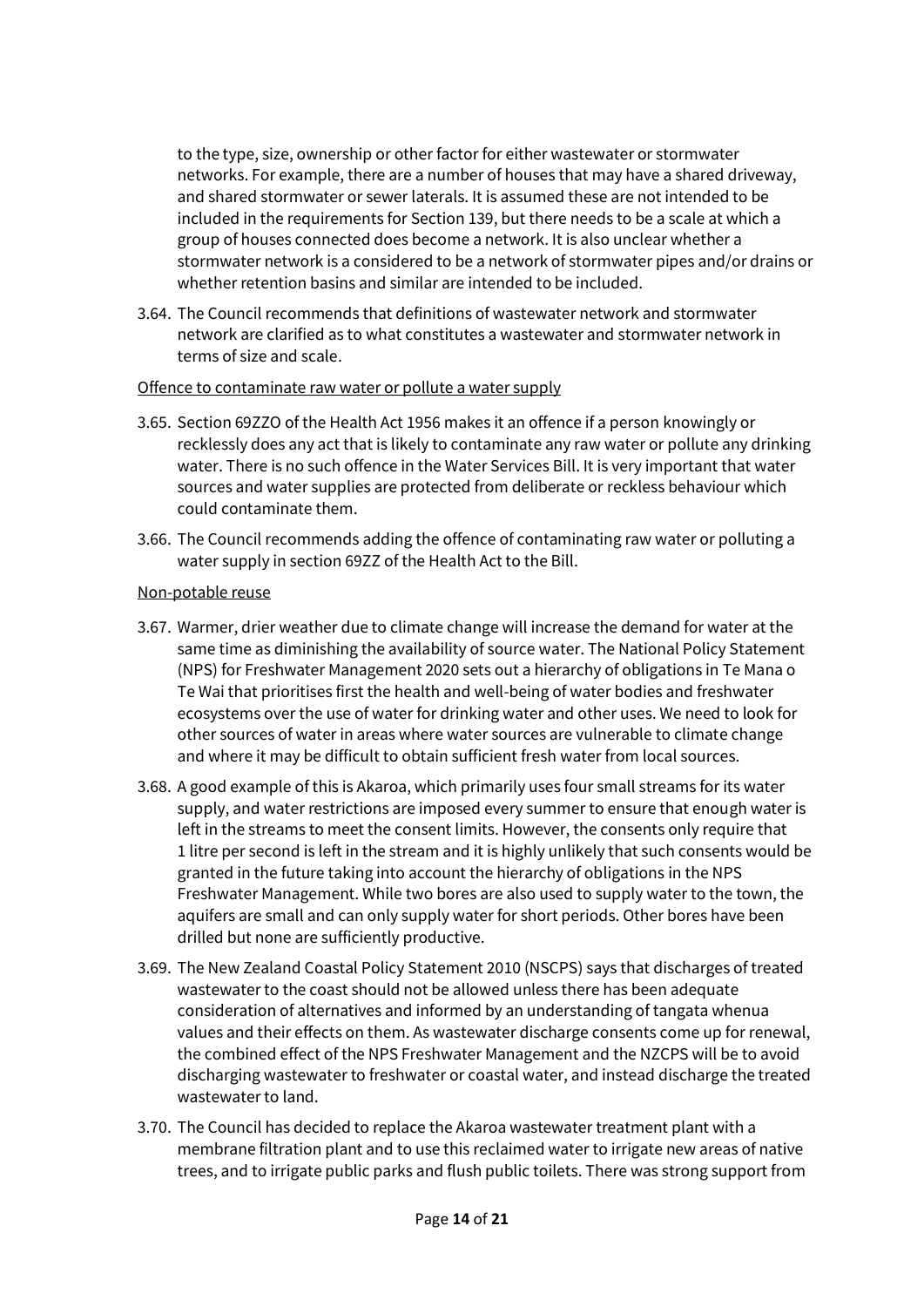the community for non-potable reuse of the treated water on private properties for flushing toilets and watering gardens, due to the summer water shortages and a desire to make use of this valuable resource. However, the Canterbury District Health Board and Ministry of Health objected to non-potable reuse due to concerns about possible crossconnections with the drinking water supply and a lack of New Zealand regulations.

- 3.71. The Council would like Taumata Arowai to develop the necessary regulations to enable non-potable reuse of treated wastewater, in collaboration with other government agencies, water suppliers and tangata whenua. The Council would be happy to assist Taumata Arowai in developing these regulations.
- 3.72. The Council recommends that the Bill is expanded to include a requirement for Taumata Arowai to develop regulations for non-potable reuse of treated wastewater.

## Schedule 1 Transitional, savings and related provisions

- 3.73. Section 4(3) requires a drinking water supplier to submit a new drinking water safety plan within one year if it serves more than 500 people, regardless of whether an approved drinking water safety plan exists. Councils around the country have put in a large amount of effort preparing drinking water safety plans to meet the much higher expectations of the New Zealand Drinking-water Safety Plan Framework (Ministry of Health, 2018), which are largely similar to the requirements of section 31 of the Bill.
- 3.74. Christchurch City Council had its water safety plan for Akaroa/Takamatua approved in 2020. It seems overly onerous to require water suppliers to submit a new drinking water safety plan so soon if one has already been approved under the revised framework.
- 3.75. The Council recommends that section 4(3) is amended to allow those large water supplies that have an approved drinking water safety plan under the New Zealand Drinking-water Safety Plan Framework (Ministry of Health, 2018) to have five years from the date of approval of that drinking water safety plan to submit a new drinking water safety plan.

#### Compliance requirements for small drinking water supplies

- 3.76. The Bill will replace Part 2A of the Health Act 1956. Under the Health Act only drinking water supplies that service at least 25 people at least 60 days a year are subject to the Act's drinking water provisions.
- 3.77. The Bill significantly increases the number and types of drinking water supplies that will fall under the provisions of the Bill, with the definition of a drinking water supplier expanded to mean any person supplying drinking water other than a domestic selfsupplier.
- 3.78. The Bill indicates that regulation is to be "proportionate to the scale, complexity and risk profile of each drinking water supply". However the Bill is not clear with respect to the compliance requirements of very small drinking water suppliers that were not covered under the Health Act, and how proportionality will be achieved.
- 3.79. For example a well or spring that services more than one property would be required to fully comply with the drinking water standards, be a registered drinking water supplier and have a drinking water safety plan. This appears to place significant obligations on what are likely to be private individuals operating these very small supplies.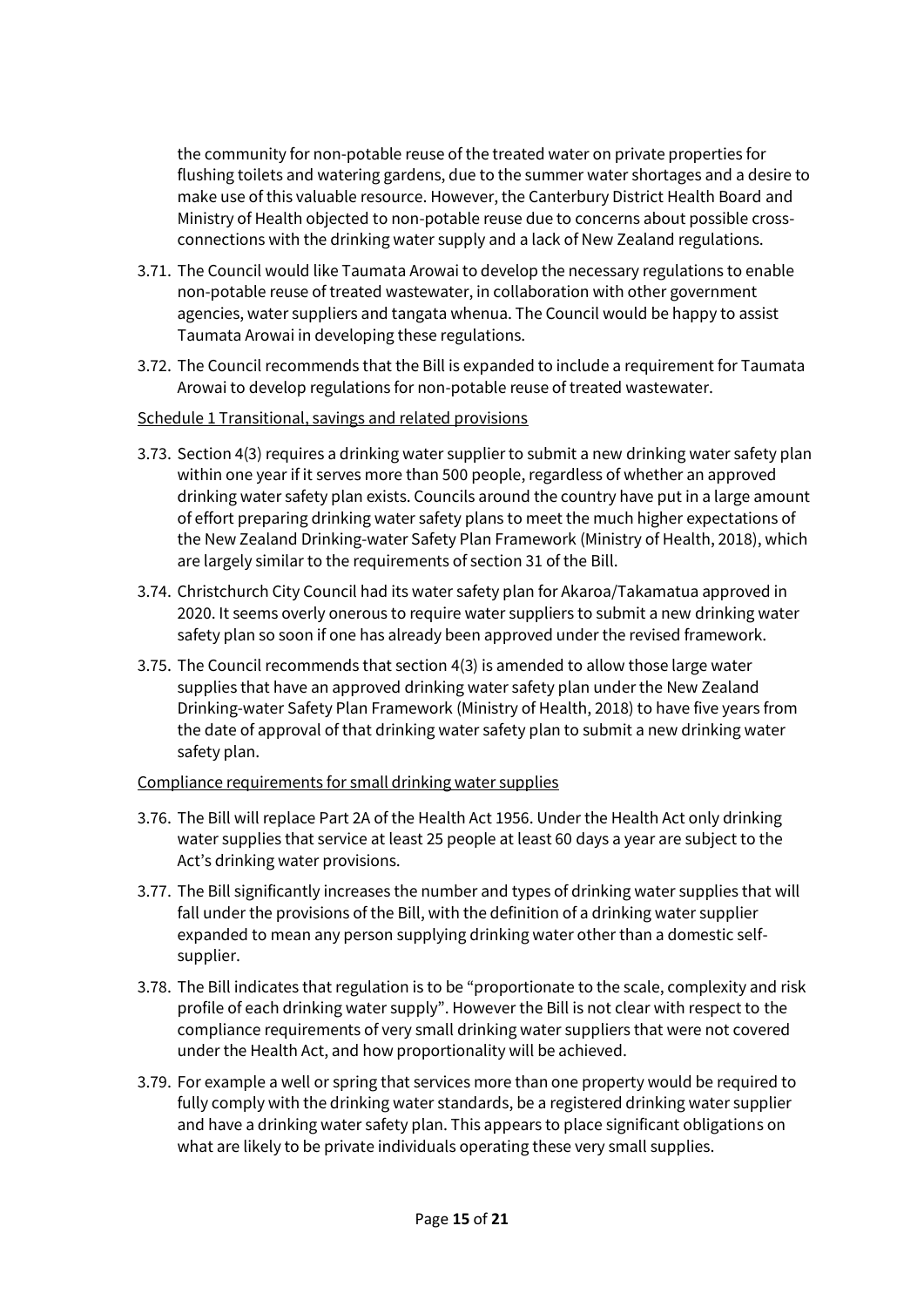- 3.80. We note that the exposure draft of the proposed new drinking water standards and operational rules have not yet identified requirements for very small drinking water suppliers (those supplying between 2 and 50 people).
- 3.81. The Bill does provide for a 5-year transition period for drinking water supplies serving less than 500 people for at least 60 days per year to provide Taumata Arowai with their drinking water safety plans. However, the Bill does not otherwise provide for a transitional period for compliance with the New Zealand drinking water standards, although it does provide the chief executive of Taumata Arowai with the authority to "exempt any drinking water supplier or class of drinking water supplier from compliance".
- 3.82. The Council recommends that the Bill provides for a transition period for compliance with the drinking water standards for small drinking water supplies. This is particularly critical for small drinking water suppliers that were not previously subject to drinking water legislation and regulations.

# **4. Summary and conclusions**

- 4.1. The Council remains committed to ensuring our residents have access to safe drinking water, which we consider can be provided through a risk-based approach as demonstrated through robust drinking water safety plans and source water risk management plans.
- 4.2. The Council has identified three key areas of concern, and provided commentary on them:
	- Safe drinking water and residual disinfection requirements
	- Protection of drinking water sources and the requirement to treat all source water
	- Consequences for territorial authorities
- 4.3. We have also provided comments and recommendations on a number of other matters in the Bill.
- 4.4. In brief, the Council supports:
	- $4.4.1.$ Initiatives aimed at a more robust and comprehensive three waters management regime
	- $4.4.2.$ Key points of submissions of Waimakariri District and Selwyn District Councils
- 4.5. The Council recommends:
	- $4.5.1.$ Reviewing the links between sections 57 and 31 and their definitions to ensure that they are compatible with each other.
	- $4.5.2.$ Amending Section 57 to allow water suppliers to apply for an exemption from providing residual disinfection, and that only if that exemption is declined and a reasonable time has elapsed to allow for the design and installation of the necessary equipment should the requirement to provide residual disinfection come into effect.
	- $4.5.3.$ The Health Select Committee considers recommending the establishment of an independent review authority to review decisions on applications for exemption made by Taumata Arowai.
	- $4.5.4.$ Section 31(2) is rewritten to read: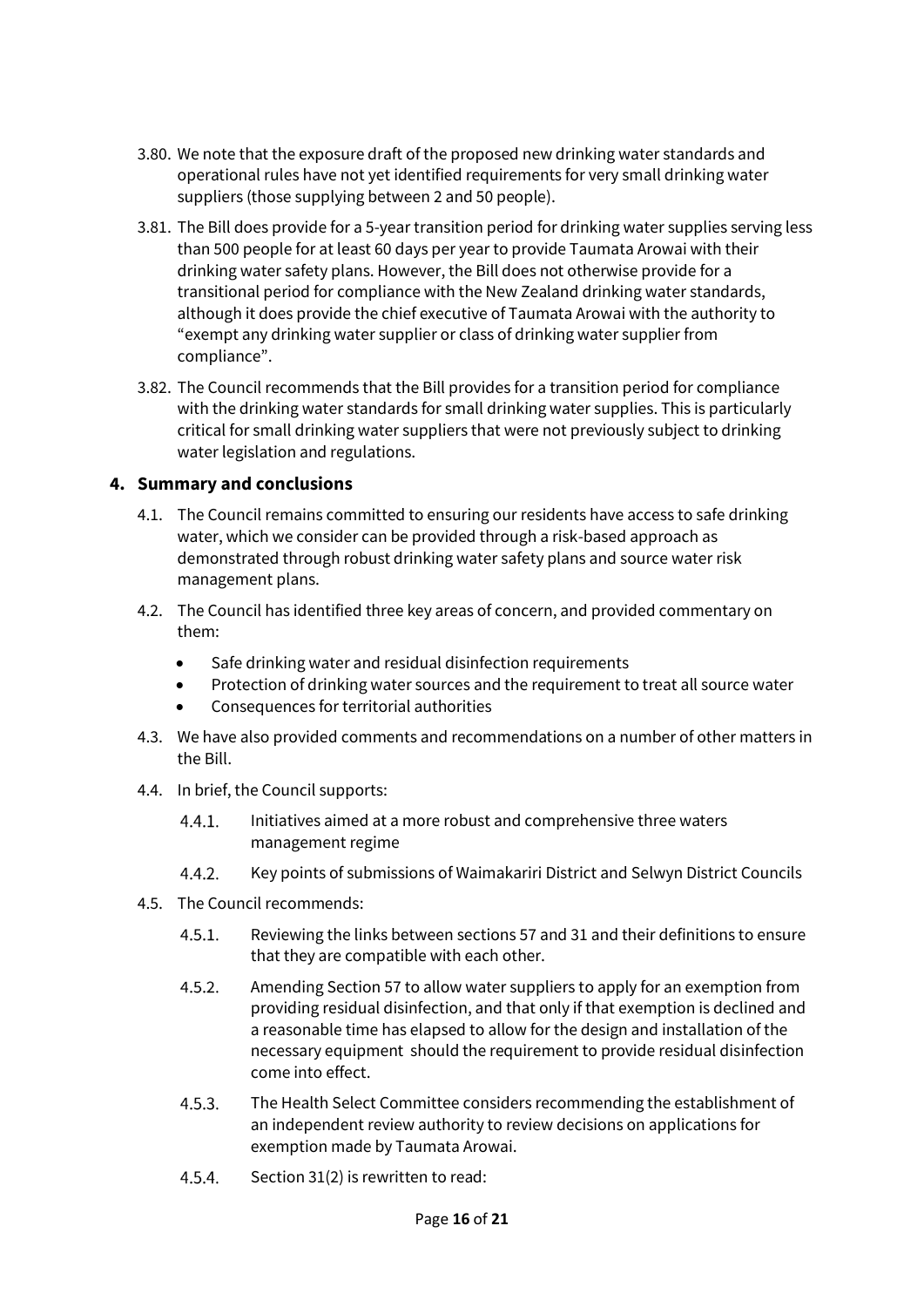*A multi-barrier approach to drinking water safety is one that Taumata Arowai considers will –* 

*(a) prevent hazards from entering the raw water; and*

*(b) if required to achieve compliance with maximum acceptable values in the drinking water standards, remove particles, pathogens, and chemical and radiological hazards from the water; and*

*(c) if required to achieve compliance with maximum acceptable values in the drinking water standards, kill or inactivate pathogens in the water by disinfection; and*

*(d) maintain the quality of water in the reticulation system.*

- $4.5.5.$ Amending Section 198 to apply to a water services entity rather than the territorial authority, for those services it provides, if one has been formed as a result of the government's Three Waters Reform.
- $4.5.6$ Funding is provided by Taumata Arowai to territorial authorities and water services entities to enable them to bring private supplies up to the standard required to achieve statutory compliance.
- 4.6. The Council encourages
	- the Government to undertake the amendments of the Drinking Water NES  $46.1$ signalled in the 2019 discussion document Action for Healthy Ways.
	- The Government to undertake further investigation of the impacts to public  $4.6.2.$ health of nitrates in drinking water.
- 4.7. The Council further recommends:
	- $4.7.1$ Adding wastewater and stormwater services to the purpose of the Bill.
	- $4.7.2.$ Clarifying whether 'officer' includes a private individual providing drinking water to a neighbour.
	- $4.7.3.$ Adding definitions of 'residual disinfection' and 'disinfection'.
	- $4.7.4.$ Improving the wording section 7(1) and 7(3)(c) to avoid confusion.
	- $4.7.5.$ Backflow prevention devices should only be considered part of the drinking water supply if they are installed on the public side of the point of supply.
	- 4.7.6. Amending the definition in Section 9(1)(b) to read:

*includes –*

*(i) the point of supply; and*

*(ii) any end-point treatment device installed by the water supplier, or required to be installed by the water supplier*

*(iii) any backflow prevention device on the public side of the point of supply; but*

 $4.7.7.$ Reviewing the meaning of 'owner' to consider the fact that a drinking water supply may have different owners for different components.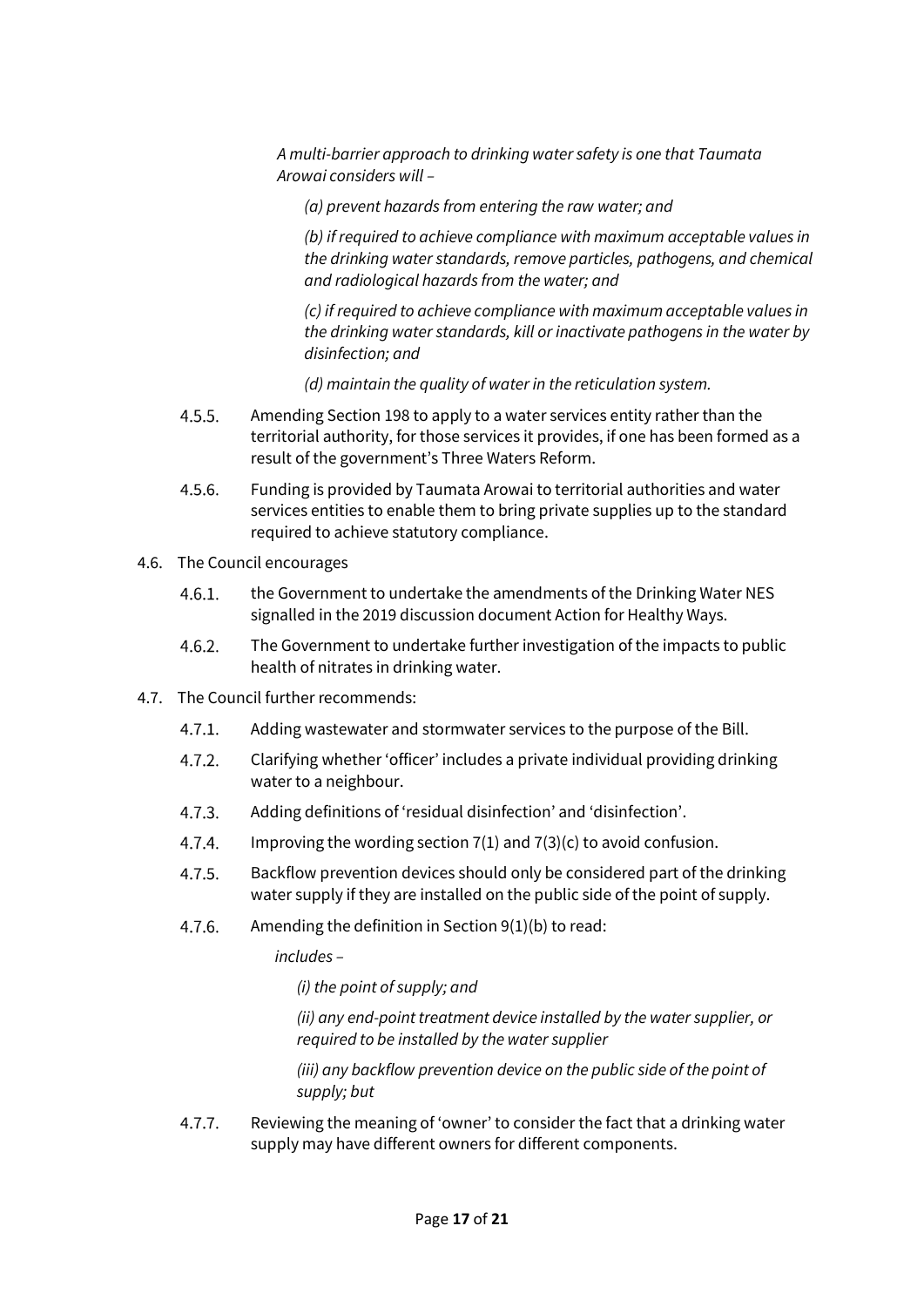- Defining the term 'toby' in Section 12 using the definition from the Health Act  $4.7.8.$ 1956 Section 69G.
- Considering transitionary arrangements for lead-in timeframe for drinking 4.7.9 water suppliers to fully comply with standards that have not yet been released.
- Adding provisions for lead-in timeframes to comply with current and future  $4.7.10.$ revisions of the standards to Schedule 1 Part 1 Section 3.
- 4.7.11 Amending Section 22(2)(f) to only apply to exceedances of the maximum acceptable values in the drinking water standards.
- $4.7.12.$ Defining the term 'reasonably practical steps' using the wording from Section 69H of the Health Act 1956, but amended to use the terminology 'reasonably practicable steps' in place of 'practicable steps'.
- 4.7.13 Defining 'Sufficient quantity' in a less subjective manner. For example according to the World Health Organisation between 50 and 200 litres of water per person per day are needed to ensure that most basic needs are met and few health concerns arise.
- $4.7.14.$ Deleting 'restriction' from Section 25(4) or otherwise permitting restrictions for demand management.
- $4.7.15.$ Considering how Section 25 may be inconsistent with Te Mana o Te Wai.
- $4.7.16.$ Amending Section 26 to apply only for gazetted fire-fighting areas
- $4.7.17.$ Adding the requirement of Clause 69ZZZ(4) of the Health Act for a drinking water supplier to test each backflow prevention device in its network each year, and the provision to require the property owner to pay for the cost of the test.
- 4.7.18. Considering how small drinking water suppliers will meet requirements for drinking water safety plans under Section 30.
- $4.7.19.$ Expanding section 30 to include a requirement for all drinking water safety plans to be updated at least every five years.
- $4.7.20.$ Adding the National Environmental Standard for Sources of Human Drinking Water to Section 42(2).
- $4.7.21.$ Recognising the requirements under other legislation and regulations for regional councils to monitor water quality of drinking water sources in Section 43.
- $4.7.22.$ Amending Section 45 to reflect that regional councils' assessments should be done in conjunction with drinking water suppliers rather than in isolation.
- $4.7.23.$ Adding a sub-section to Section 51 to require provision of templates and models for small drinking water supplies in advance of compliance deadlines.
- 4.7.24. Amending Section 55(1) to only require registered drinking water suppliers to immediately advise Taumata Arowai any changes to their registration details.
- $4.7.25.$ Replacing 'territorial authority' with 'drinking water supplier' in Section 61(2)(f) and (g) as they would be best placed to supply drinking water supply in an emergency.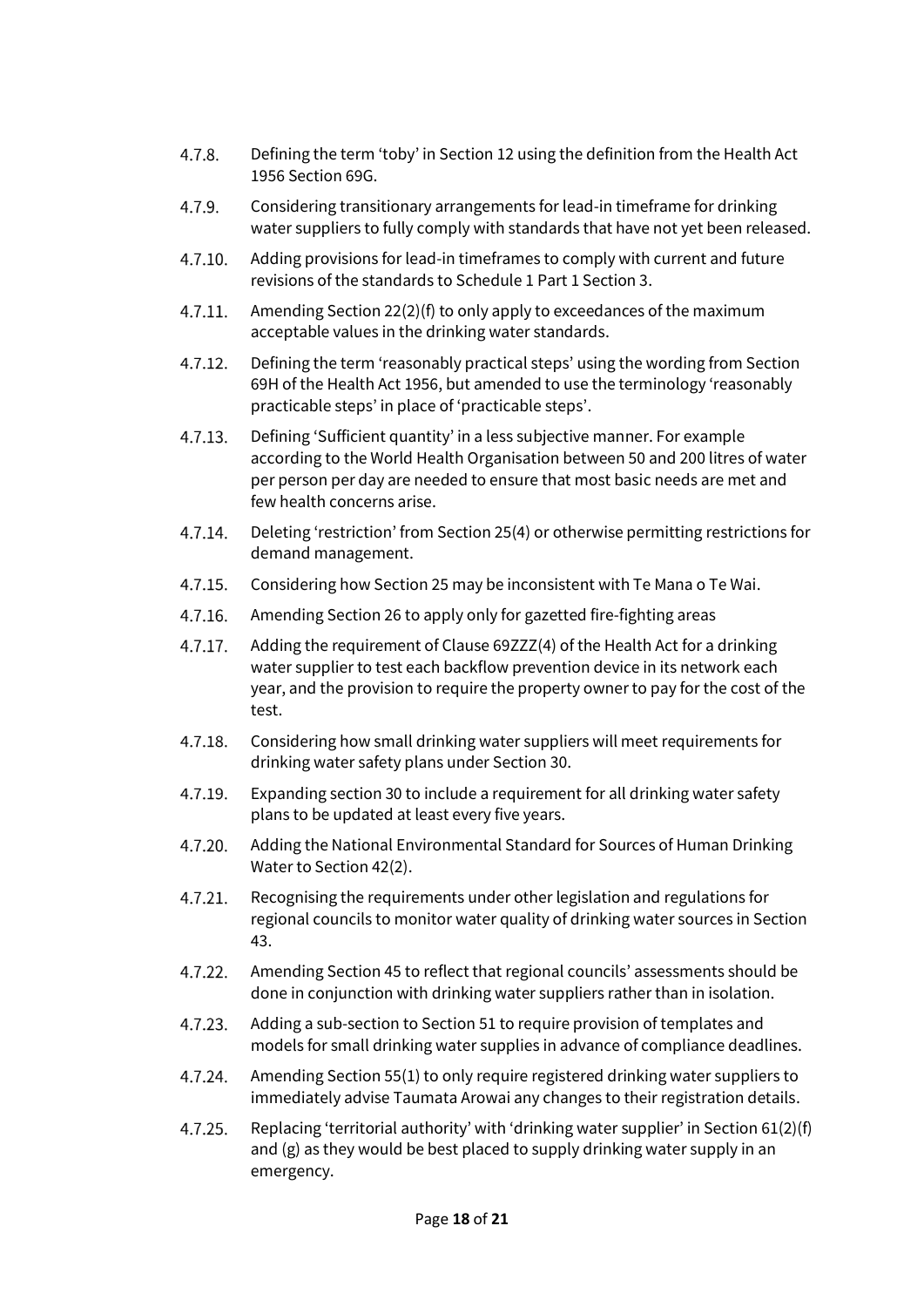#### $4.7.26.$ Amending Section 72(1) to read:

*A drinking water supplier must use an accredited laboratory, or a calibrated online or handheld analyser checked with a suitable standard, to analyse source water, raw water, and drinking water as part of any monitoring requirements in compliance rules or a drinking water safety plan.*

- $4.7.27.$ Amending Sections 77 and 78 to clarify whether laboratories currently accredited under IANZ accreditation programme must undertake a separate accreditation process, or if their current accreditation will carry forward once the Bill is enacted in a similar way to approved drinking water safety plans.
- 4.7.28. Including which analyses and parameters the laboratories are accredited to perform in the register of accredited laboratories.
- 4.7.29. Clarifying the definitions 'wastewater network and stormwater network' as to what constitutes a wastewater and stormwater network in terms of size and scale.
- 4.7.30. Adding the offence of contaminating raw water or polluting a water supply in section 69ZZ from the Health Act.
- 4.7.31. Expanding the Bill to include a requirement for Taumata Arowai to develop regulations for non-potable reuse of treated wastewater.
- Providing a transition period for compliance with New Zealand drinking water  $4.7.32.$ standards for small drinking water supplies.
- $4.7.33.$ Amending Section 4(3) of Schedule 1 to allow those large water supplies that have an approved drinking water safety plan under the New Zealand Drinkingwater Safety Plan Framework (Ministry of Health, 2018) to have five years from the date of approval of that drinking water safety plan to submit a new drinking water safety plan.
- 4.8. The Council also supports:
	- Exemptions to residual treatment, but with improvements to clarify  $4.8.1.$ transitional requirements for suppliers whose drinking water supplies do not already include residual disinfection
	- $4.8.2.$ Addressing backflow prevention in Section 27(2)(b).
- 4.9. Thank you for the opportunity to provide this submission. For any clarification on points within this submission please contact Diane Shelander at 03 941 8304 or diane.shelander@ccc.govt.nz.

Yours sincerely,

finished is

Hon Lianne Dalziel **Mayor of Christchurch**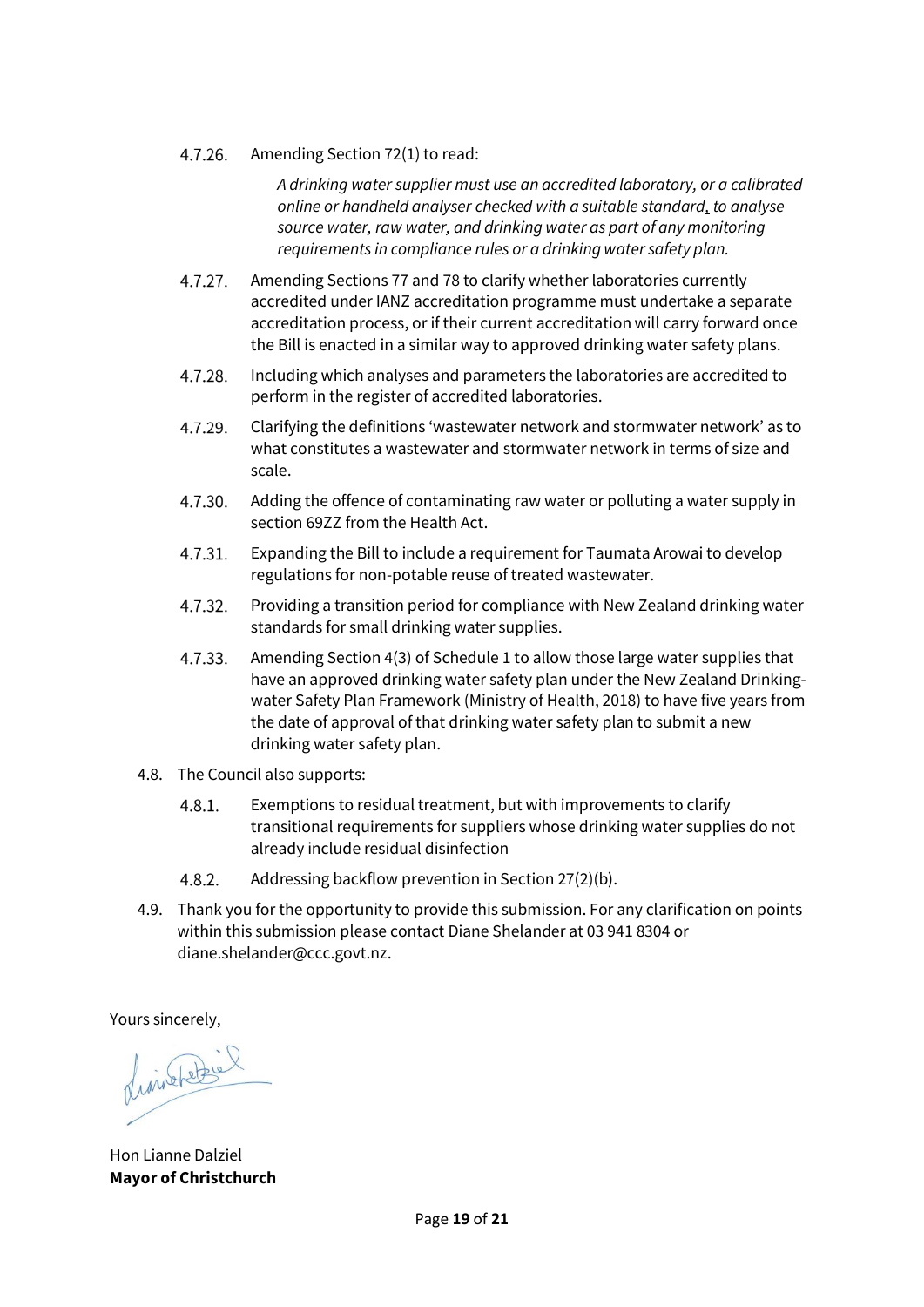# **Appendix A**

# **Non-Chlorination Case Studies Report (GHD, 2018)**

#### **Summary**

The purpose of the report was to provide Christchurch City Council with alternative methods used overseas to supply drinking water without the use of residual chlorine in the network.

The report focused on the Netherlands. There are eleven Dutch water supply companies supplying drinking water to approximately 17 million people. At the time of the report approximately 85 per cent of all Dutch water supplies do not use residual chlorination within their pipe networks, except in the case of a short-term emergency contamination event. In Switzerland that figure is 70 per cent and in Germany it is 50 per cent.

The report states that the Dutch take a two-pronged approach:

- contamination has to be prevented in all three stages of supply source, treatment and distribution)
- chemical treatment should be kept to a minimum

The approach taken by the Dutch has resulted in a rate of waterborne disease 4 to 5 times lower than in the UK and USA where residual treatment is mandatory<sup>2</sup>.

The report concludes:

**.** 

"*It is possible to implement a non-chlorinated water supply that is similar to best practice in Western Europe. While Christchurch has a unique hydrogeological setting with relatively low risk source water, higher standards and barriers at the water source and in the distribution network may likely be required to reduce risks further.* "

The full report in its entirety is available on request.

<sup>&</sup>lt;sup>2</sup> K. D. Beer et al., Morb. Mortal. Wkly. Rep. 64, 842 (2015). B. Guzman-Herrador et al., Eurosurveillance 20, 21160